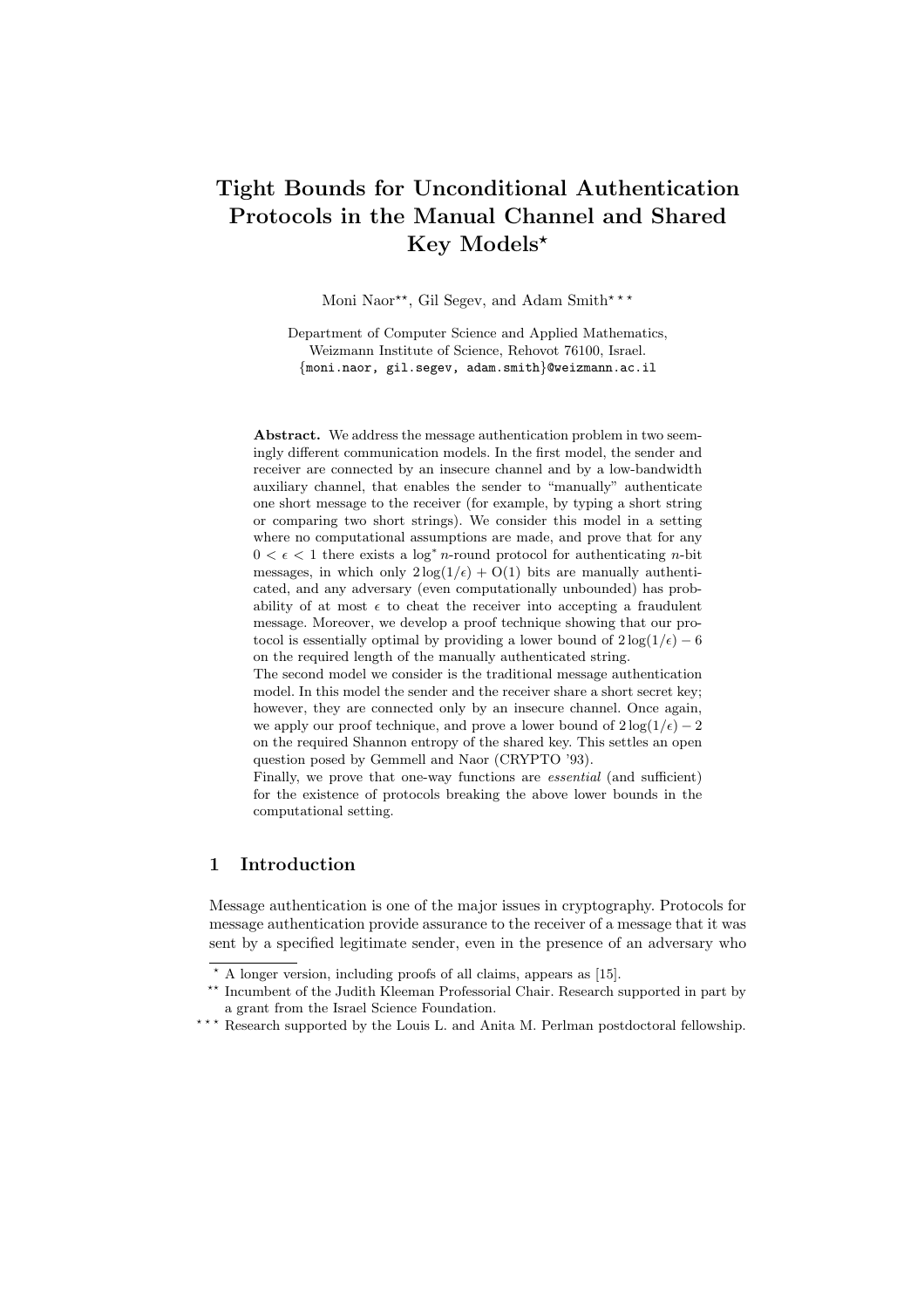controls the communication channel. For more than three decades, numerous authentication models have been investigated, and many authentication protocols have been suggested. The security of these protocols can be classified according to the assumed computational resources of the adversary. Security that holds when one assumes a suitable restriction on the adversary's computing capabilities is called computational security, while security that holds even when the adversary is computationally unbounded is called unconditional security or informationtheoretic security. This paper is concerned mostly with unconditional security of a single instance of message authentication protocols. We remark that there are three main advantages to unconditional security over computational security. The first is the obvious fact that no assumptions are made about the adversary's computing capabilities or about the computational hardness of specific problems. The second, less apparent advantage, is that unconditionally secure protocols are often more efficient than computationally secure protocols. The third advantage is that unconditional security allows exact evaluation of the error probabilities.

Shared key authentication. The first construction of an authentication protocol in the literature was suggested by Gilbert, MacWilliams and Sloane [10] in the information-theoretic adversarial setting. They considered a communication model in which the sender and the receiver share a key, which is not known to the adversary. Gilbert et al. presented a non-interactive protocol, in which the length of the shared key is  $2 \max\{n, \log(1/\epsilon)\}\;$ ; henceforth, n is the length of the input message and  $\epsilon$  is the adversary's probability of cheating the receiver into accepting a fraudulent message. They also proved a lower bound of  $2 \log(1/\epsilon)$  on the required entropy of the shared key in non-interactive deterministic protocols. Clearly, a trivial lower bound on this entropy is  $\log(1/\epsilon)$ , since an adversary can merely guess the shared key. This model, to which we refer as the *shared key* model, became the standard model for message authentication protocols. Protocols in this model should provide authenticity of messages while minimizing the length of the shared key.

Wegman and Carter [20] suggested using  $\epsilon$ -almost strongly universal<sub>2</sub> hash functions for authentication. This enabled them to construct a non-interactive protocol in which the length of the shared key is  $O(\log n \log(1/\epsilon))$  bits. In 1984, Simmons [17] initiated a line of work on unconditionally secure authentication protocols (see, for example, [13, 18] and more references in the full version). Gemmell and Naor [9] proposed a non-interactive protocol, in which the length of the shared key is only  $\log n + 5 \log(1/\epsilon)$  bits. They also demonstrated that by introducing interaction, the length of the shared key can be made independent of the length of the input message. More specifically, they suggested a  $\log^* n$ round protocol that enables the sender to authenticate  $n$ -bit messages, where the length of the shared key is only  $2\log(1/\epsilon) + O(1)$  bits. However, it was not known whether this upper bound is optimal, that is, if by introducing interaction the entropy of the shared key can be made smaller than  $2\log(1/\epsilon)$ .

Manual authentication. Recently, Vaudenay [19] formalized a realistic communication model for message authentication, in which the sender and the receiver are connected by a bidirectional insecure channel, and by a unidirectional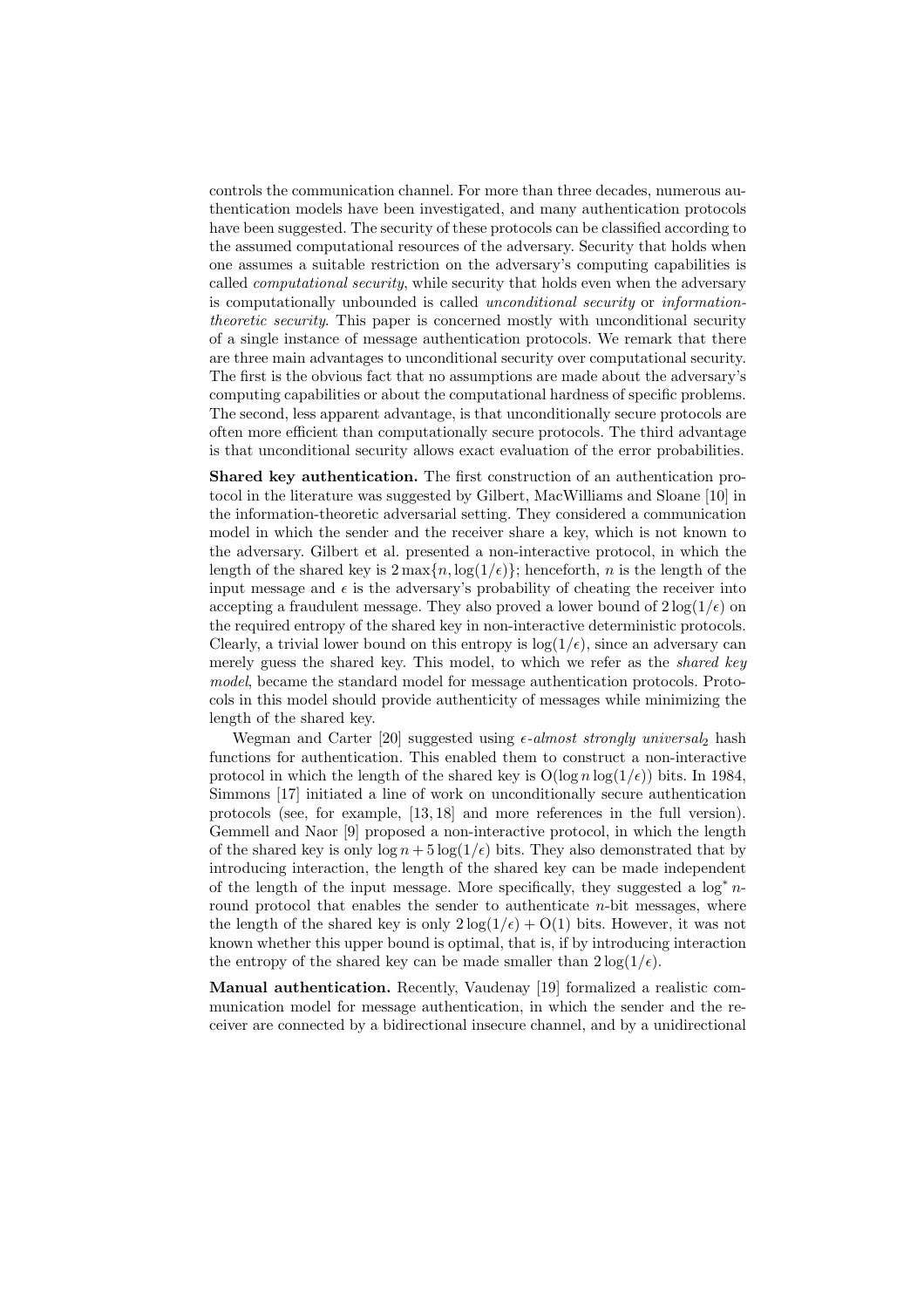low-bandwidth auxiliary channel, but do not share any secret information. It is assumed that the adversary has full control over the insecure channel. In particular, the adversary can read any message sent over this channel, prevent it from being delivered, and insert a new message at any point in time. The low-bandwidth auxiliary channel enables the sender to "manually" authenticate one short string to the receiver. The adversary cannot modify this short string. However, the adversary can still read it, delay it, and remove it. We refer to the auxiliary channel as the manual channel, and to this communication model as the manual channel model. Protocols in this model should provide authenticity of long messages<sup>1</sup> while minimizing the length of the manually authenticated string. We remark that  $log(1/\epsilon)$  is an obvious lower bound in this model as well.

The manual channel model is becoming very popular in real-world scenarios, whenever there are ad hoc networks with no trusted infrastructure. In particular, this model was found suitable for initial pairing of devices in wireless networks, such as Wireless USB  $[3]$  and Bluetooth<sup>2</sup>  $[2]$ . While in wired connections when a device is plugged in (i.e., when the wire is connected), the user can see that the connection is made, wireless connections may establish connection paths that are not straightforward. In fact, it may not be obvious when a device is connected or who its host is. Therefore, initial authentication in device and host connections is required so that the user will be able to validate both the device and its host.

Consider, for example, a user who wishes to connect a new DVD player to her home wireless network. Then, the user reading a short message from the display of the DVD player and typing it on a PC's keyboard constitutes a manual authentication channel from the DVD player to the PC. An equivalent channel is the user comparing two short strings displayed by the two devices, as suggested by Gehrmann et al. [8].

Constants do matter. The most significant constraint in the manual channel model is the length of the manually authenticated string. This quantity is determined by the environment in which the protocol is executed, and in particular by the capabilities of the user. While it is reasonable to expect a user to manually authenticate 20 or 40 bits, it is not reasonable to expect a user to manually authenticate 160 bits. Therefore, there is a considerable difference between manually authenticating  $\log(1/\epsilon)$  or  $2\log(1/\epsilon)$  bits, and manually authenticating a significantly longer string. This motivates the study of determining the exact lower bound on the required length of the manually authenticated string.

Our contribution. We present an unconditionally secure authentication protocol in the manual channel model, in which the sender manually authenticates only  $2\log(1/\epsilon) + O(1)$  bits. Moreover, we develop a proof technique, proving that our protocol is essentially optimal in minimizing the length of the manually authenticated string. Then, we apply this technique to the shared key model, and settle an open question posed by Gemmell and Naor [9] by deriving a similar lower bound on the required entropy of the shared key. This lower bound

<sup>&</sup>lt;sup>1</sup> Short messages can be directly manually authenticated.

<sup>&</sup>lt;sup>2</sup> However, in existing protocols for pairing of Bluetooth devices, the manual channel is assumed to provide secrecy as well.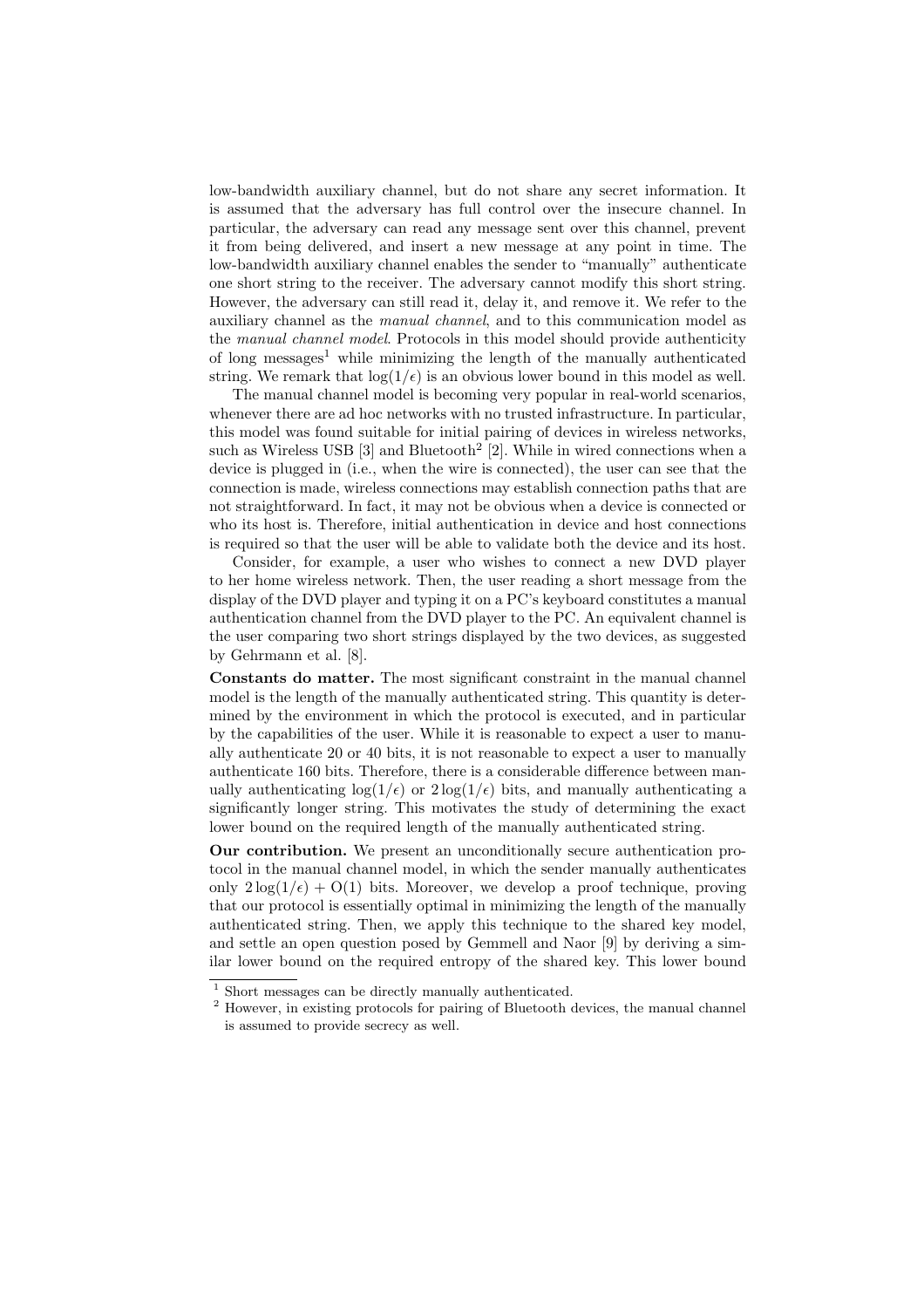matches the upper bound of Gemmell and Naor. Finally, we consider these two communication models in the computational setting, and prove that one-way functions are essential for the existence of protocols breaking the above lower bounds.

Paper organization. The rest of the paper is organized as follows. We first briefly present some known definitions in Section 2. In Section 3 we describe the communication and adversarial models we deal with. Then, in Section 4 we present an overview of our results, and compare them to previous work. In Section 5 we propose an unconditionally secure message authentication protocol in the manual channel model. In Section 6 we describe the proof technique, that is then used to establish the optimality of our protocol. In Section 7 we apply the same proof technique to the shared key model, and prove a lower bound on the required entropy of the shared key. Finally, in Section 8 we prove that in the computational setting, one-way functions are essential for the existence of protocols breaking the above lower bounds.

## 2 Preliminaries

We first present some fundamental definitions from Information Theory. Then, we briefly present the definitions of *one-way* functions and *distributionally oneway* functions. All logarithms in this paper are to the base of 2. Let  $X, Y$  and Z denote random variables.

- 
- The *(Shannon) entropy* of X is H(X) = − $\sum_x$ Pr [X = x] log Pr [X = x].<br>
 The *conditional entropy* of X given Y is H(X|Y) =  $\sum_y$ Pr [Y = y] H(X|Y = y).
- The mutual information of X and Y is  $I(X; Y) = H(X) H(X|Y)$ .
- The mutual information of X and Y given Z is  $I(X; Y|Z) = H(X|Z)$   $H(X|Z, Y)$ .

**Definition 1.** A function  $f: \{0,1\}^* \to \{0,1\}^*$  is called one-way if it is computable in polynomial-time, and for every probabilistic polynomial-time Turing machine<sup>3</sup> M, every polynomial p, and all sufficiently large n,

$$
\Pr\left[\mathcal{M}(f(x), 1^n) \in f^{-1}(f(x))\right] < \frac{1}{p(n)},
$$

where the probability is taken uniformly over all the possible choices of  $x \in \{0,1\}^n$ and all the possible outcomes of the internal coin tosses of M.

**Definition 2.** A function  $f: \{0,1\}^* \rightarrow \{0,1\}^*$  is called distributionally oneway if it is computable in polynomial-time, and there exists a constant  $c > 0$  such that for every probabilistic polynomial-time Turing machine  $\mathcal{M}$ , the distribution defined by  $x \circ f(x)$  and the distribution defined by  $\mathcal{M}(f(x)) \circ f(x)$  are  $n^{-c}$ . statistically far<sup>4</sup> when  $x \in_R \{0,1\}^n$ .

<sup>3</sup> We note that uniformity is not essential to our results.

<sup>&</sup>lt;sup>4</sup> The *statistical distance* between two distributions D and F is defined as  $\Delta(D, \mathcal{F}) =$  $\frac{1}{2}\sum_{\alpha}|\Pr_{x\leftarrow\mathcal{D}}[x=\alpha]-\Pr_{x\leftarrow\mathcal{F}}[x=\alpha]|$ . The distributions  $\mathcal{D}$  and  $\mathcal{F}$  are said to be  $\epsilon$ -statistically far if  $\Delta(\mathcal{D}, \mathcal{F}) \geq \epsilon$ . Otherwise,  $\mathcal D$  and  $\mathcal F$  are  $\epsilon$ -statistically close.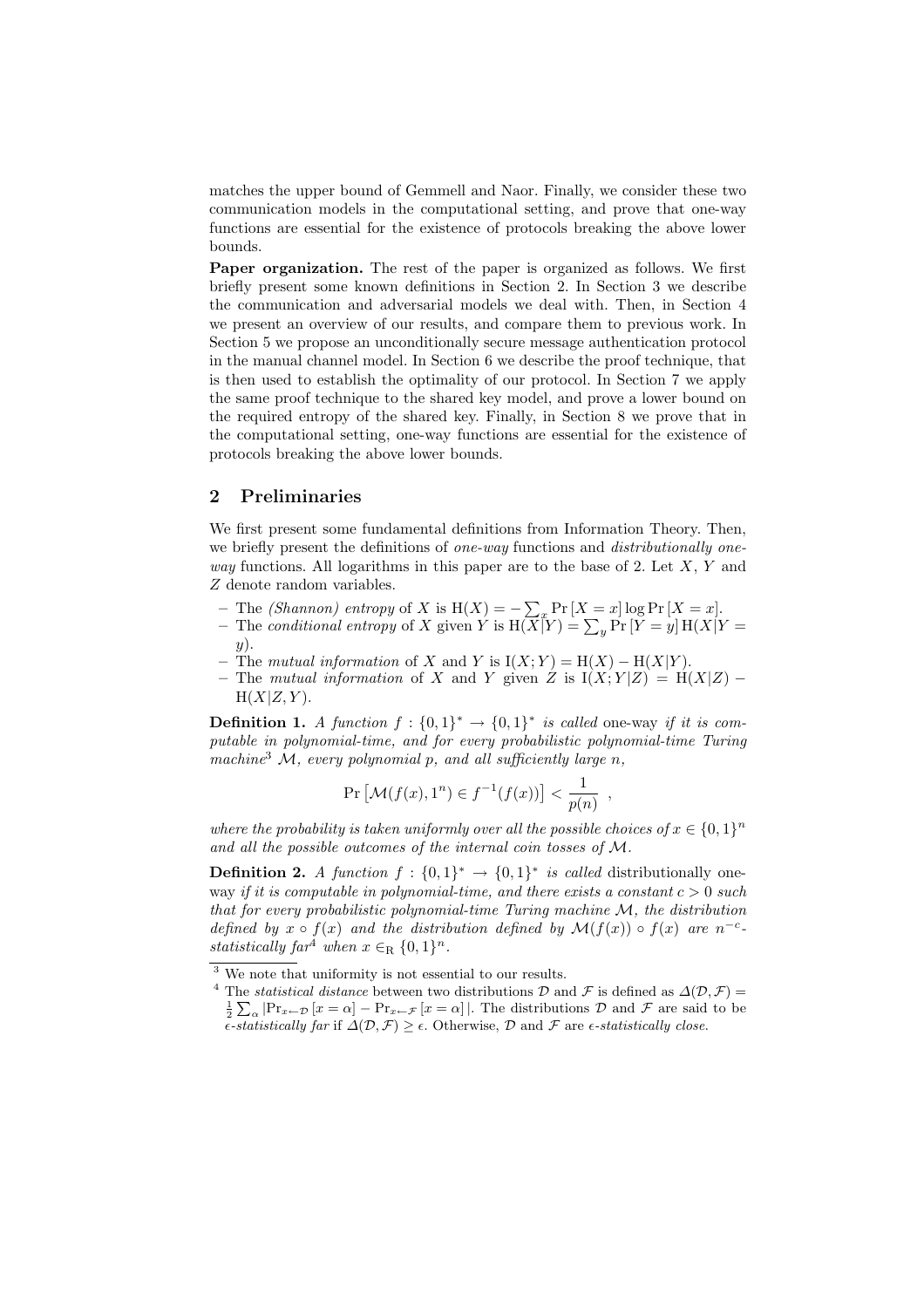Informally, it is hard to find a random inverse of a distributionally oneway function, although finding some inverse may be easy. Clearly, any one-way function is also a distributionally one-way function, but the converse may not always be true. However, Impagliazzo and Luby [11] proved that the existence of both primitives is equivalent.

## 3 Communication and Adversarial Models

We consider the message authentication problem in a setting where the sender and the receiver are connected by a bidirectional insecure communication channel, over which an adversary has full control. In particular, the adversary can read any message sent over this channel, delay it, prevent it from being delivered, and insert a new message at any point in time.

### 3.1 The Manual Channel Communication Model

In addition to the insecure channel, we assume that there is a unidirectional lowbandwidth auxiliary channel, that enables the sender to "manually" authenticate one short string to the receiver. The adversary cannot modify this short string. However, the adversary can still read it, delay it, and remove it.

The input of the sender  $S$  in this model is a message  $m$ , which she wishes to authenticate to the receiver  $\mathcal{R}$ . The input message m can be determined by the adversary  $A$ . In the first round,  $S$  sends the message  $m$  and an authentication tag  $x_1$  over the insecure channel. In the following rounds only a tag  $x_i$  is sent over the insecure channel. The adversary receives each of these tags  $x_i$  and can replace them with  $\hat{x}_i$  of her choice, as well as replace the input message m with a different message  $\hat{m}$ . In the last round, S may manually authenticate a short string s.

Notice that in the presence of a computationally unbounded adversary, additional insecure rounds (after the manually authenticated string has been sent) do not contribute to the security of the protocol. This is due to the fact that after reading the manually authenticated string, the unbounded adversary can always simulate the sender successfully (since the sender and the receiver do not share any secret information, and since the adversary has full control over the communication channel from this point on). Therefore, there is no loss of generality in assuming that the manually authenticated string is sent in the last round. This is true also in the computational setting, under the assumption that distributionally one-way functions do not exist. A generic protocol in this model is described in Figure 1.

We also allow the adversary to control the synchronization of the protocol's execution. More specifically, the adversary can carry on two separate, possibly asynchronous conversations, one with the sender and one with the receiver. However, the party that is supposed to send a message waits until it receives the adversary's message from the previous round.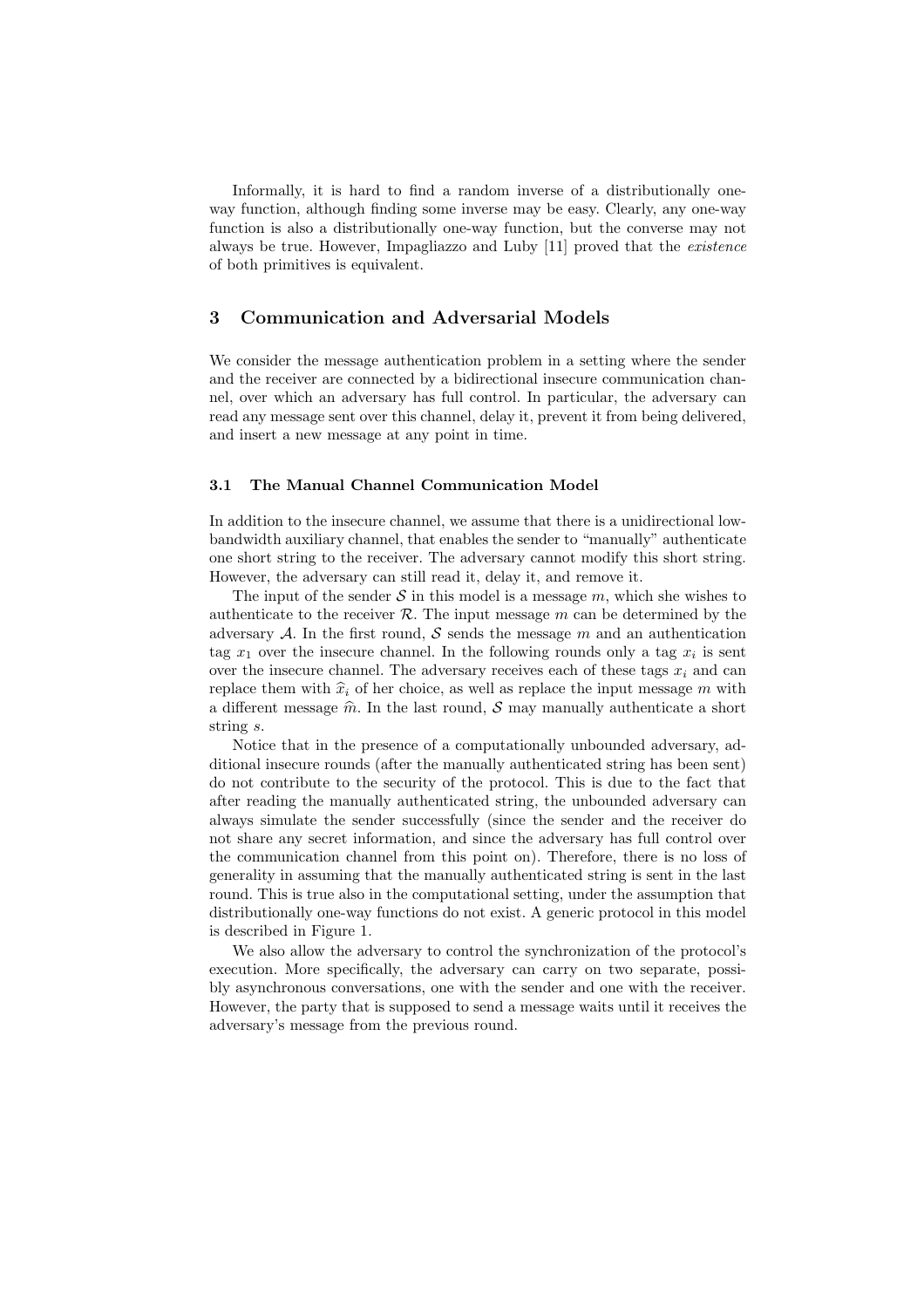When the input message  $m$  is chosen uniformly at random, the honest execution of the protocol defines a probability distribution on the message  $m$ , the tags  $x_i$  and the manually authenticated string s. We denote by  $M$ ,  $X_i$  and S the random variables corresponding to  $m, x_i$  and s, respectively.

**Definition 3.** An unconditionally secure  $(n, \ell, k, \epsilon)$ -authentication protocol in the manual channel model is a k-round protocol in the communication model described above, in which the sender wishes to authenticate an n-bit input message to the receiver, while manually authenticating at most  $\ell$  bits. The following requirements must hold:

- 1. Completeness: For all input messages m, when there is no interference by the adversary in the execution, the receiver accepts m with probability at least 1/2.
- 2. Unforgeability: For any computationally unbounded adversary, and for all input messages m, if the adversary replaces m with a different message  $\hat{m}$ , then the receiver accepts  $\hat{m}$  with probability at most  $\epsilon$ .

In order to define the notion of a computationally secure authentication protocol, we actually consider a sequence of protocols by adding a security parameter t that defines the power of the adversaries against which each protocol in the sequence is secure. The completeness requirement is as in Definition 3. However, the unforgeability requirement now holds only against adversaries running in time poly(t), and we allow forgery probability of  $\epsilon$  + negl(t) for sufficiently large t. We refer the reader to the full version for the formal definition.

An authentication protocol in the manual channel model is said to be *perfectly complete* if for all input messages  $m$ , whenever there is no interference by the adversary in the execution, the receiver accepts  $m$  with probability 1.

#### 3.2 The Shared Key Communication Model

In this model we assume that the sender and the receiver share a secret key s; however, they are connected only by an insecure channel. This key is not known to the adversary, but it is chosen from a probability distribution which is known to the adversary (usually the uniform distribution).

The input of the sender  $S$  in this model is a message  $m$ , which she wishes to authenticate to the receiver  $R$ . The input message m can be determined by the adversary  $A$ . In the first round,  $S$  sends the message m and an authentication tag  $x_1$  over the insecure channel. In the following rounds only a tag  $x_i$  is sent over the insecure channel. The adversary receives each of these tags  $x_i$  and can replace them with  $\hat{x}_i$  of her choice, as well as replace the input message m with a different message  $\hat{m}$ .

As in the manual channel model, in an honest execution we denote by S, M and  $X_i$  the random variables corresponding to  $s, m$  and  $x_i$ , respectively. A generic protocol in this model is described in Figure 1. As in the manual channel model, we allow the adversary to control the synchronization of the protocol's execution.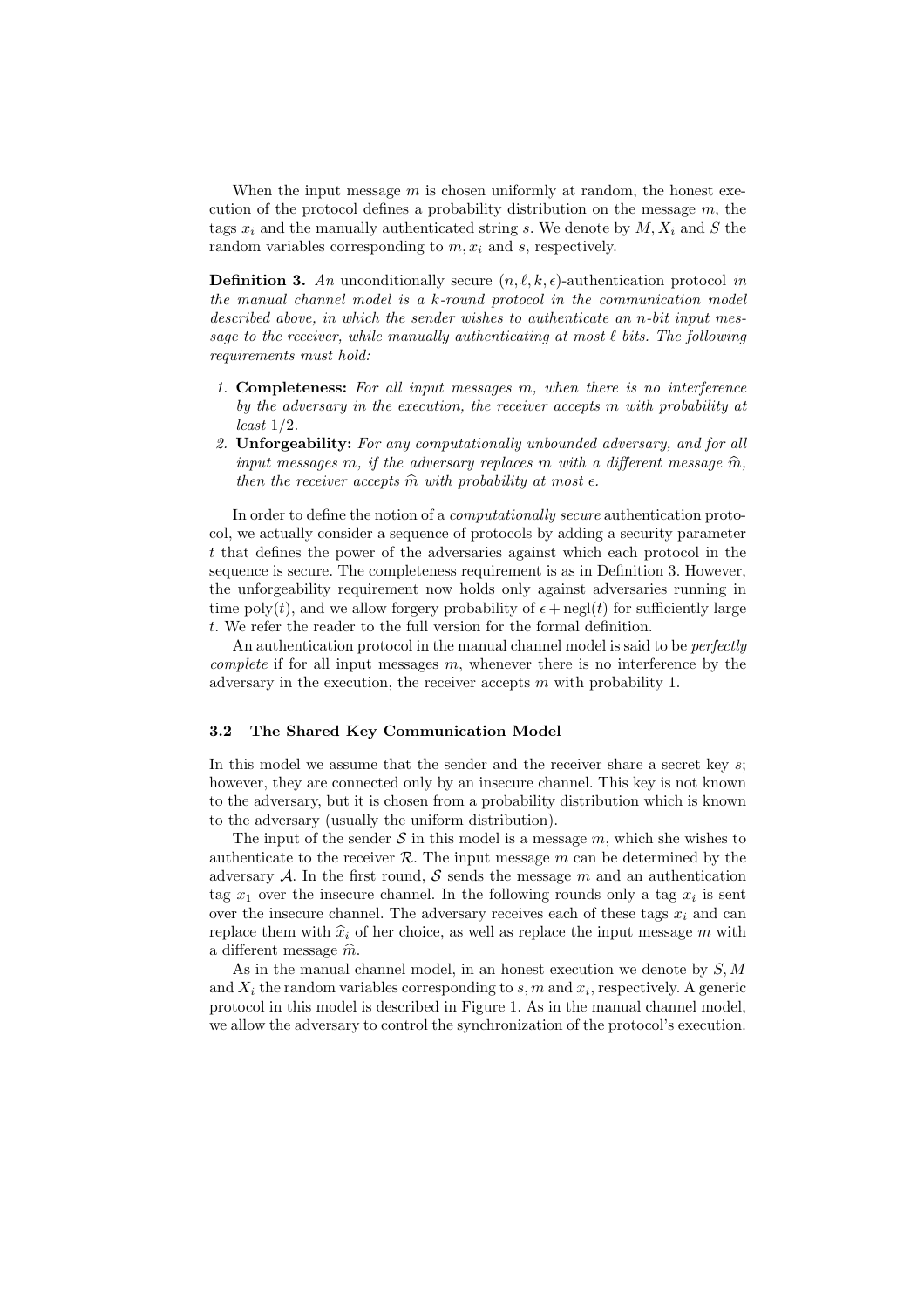

Fig. 1. Generic protocols in the manual channel model (left figure) and in the shared key model (right figure).

**Definition 4.** An unconditionally secure  $(n, \ell, k, \epsilon)$ -authentication protocol in the shared key model is a k-round protocol in the communication model described above, in which the sender and the receiver share an  $\ell$ -bit secret key, and the sender wishes to authenticate an n-bit input message to the receiver. The following requirements must hold:

- 1. Completeness: For all input messages m, when there is no interference by the adversary in the execution, the receiver accepts m with probability at least 1/2.
- 2. Unforgeability: For any computationally unbounded adversary, and for all input messages m, if the adversary replaces m with a different message  $\hat{m}$ , then the receiver accepts  $\widehat{m}$  with probability at most  $\epsilon$ .

Similarly to the definitions in the manual channel model, we refer the reader to the full version for the definitions of a computationally secure sequence of authentication protocols and of a perfectly complete protocol.

# 4 Overview of Our Results and Comparison with Previous Work

Vaudenay [19] formalized the manual channel model, and suggested an authentication protocol in this model. Given  $0 < \epsilon < 1$ , Vaudenay's protocol enables the sender to authenticate an arbitrary long message to the receiver in three rounds, by manually authenticating  $log(1/\epsilon)$  bits. This protocol guarantees that, under the assumption that a certain type of non-interactive commitment scheme exists, the forgery probability of any polynomial-time adversary is at most  $\epsilon + \nu(t)$ , where  $\nu(\cdot)$  is a negligible function and t is a security parameter. In particular, Laur, Asokan and Nyberg [12] proved that the required assumption is the existence of a non-interactive non-malleable commitment scheme. Dolev, Dwork and Naor [6] showed how to construct an interactive non-malleable commitment scheme from any one-way function, and therefore we obtain the following corollary: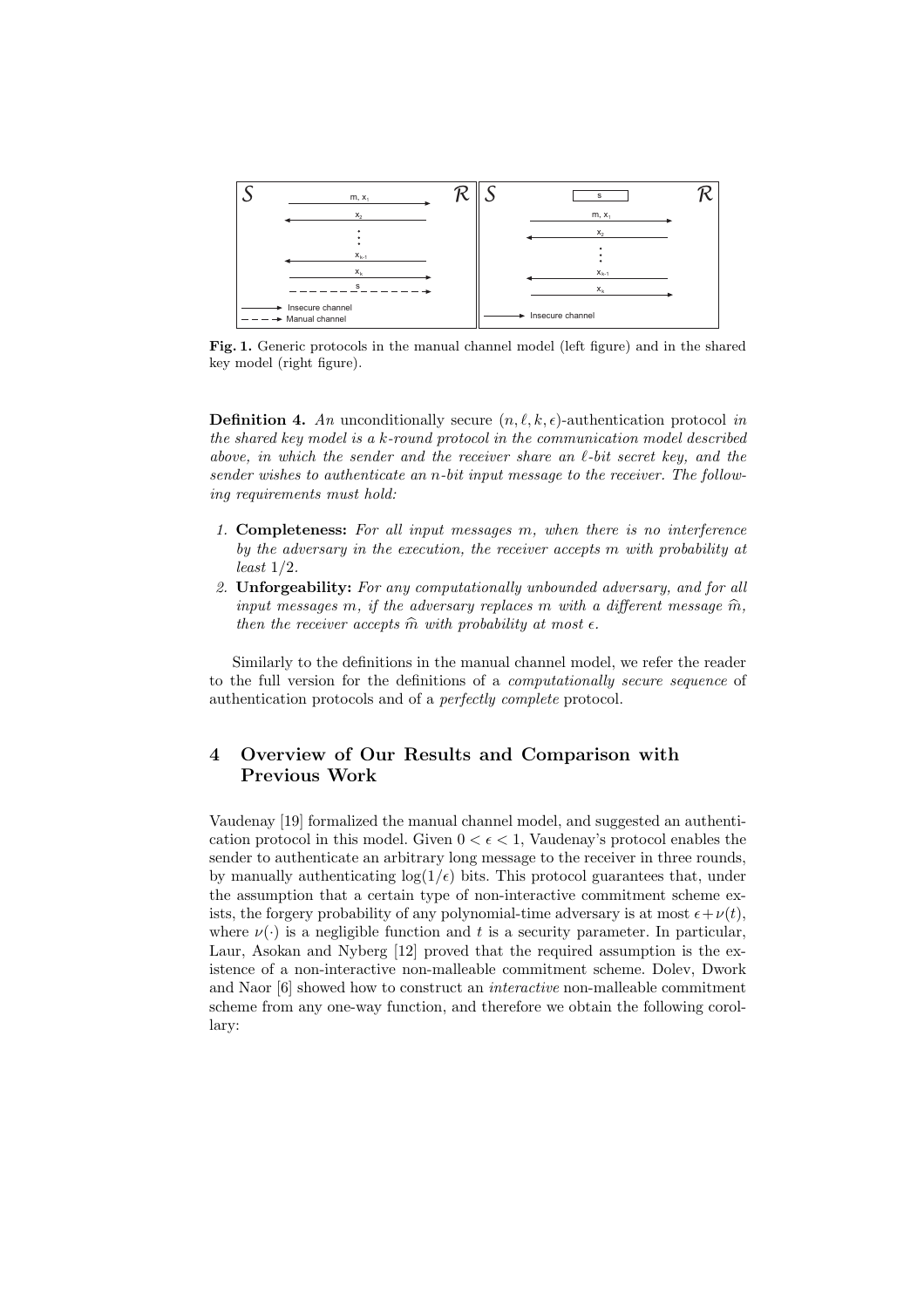Corollary 5  $([6, 12, 19])$ . If one-way functions exist, then there exists a computationally secure  $(n, \ell, k, \epsilon, t)$ -authentication protocol in the manual channel model, with  $t = poly(n, \ell, k)$  and  $\ell = log(1/\epsilon)$ .

However, the non-malleable commitment scheme suggested by Dolev, Dwork and Naor is inefficient, as it utilizes generic zero-knowledge proofs and its number of rounds is logarithmic in its security parameter. Therefore, the protocol implied by Corollary 5 is currently not practical (this is also true if the protocols in [1, 16] are used). Currently, the only known constructions of efficient non-malleable commitment schemes are in the random oracle model, or in the common random string model (see, for example, [4, 5]). These are problematic for the manual channel model, since they require a trusted infrastructure. This state of affairs motivates the study of a protocol that can be proved secure under more relaxed computational assumptions or even without any computational assumptions.

In Section 5, we present an unconditionally secure perfectly complete authentication protocol in the manual channel model. For any odd integer  $k \geq 3$ , and any integer n and  $0 < \epsilon < 1$ , our k-round protocol enables the sender to authenticate an  $n$ -bit input message to the receiver, while manually authenticating at most  $2\log(1/\epsilon) + 2\log^{(k-1)} n + O(1)$  bits. We prove that any adversary (even computationally unbounded) has probability of at most  $\epsilon$  to cheat the receiver into accepting a fraudulent message. We note that our protocol only uses evaluations of polynomials over finite fields, for which very efficient implementations exist, and therefore it is very efficient and can be implemented on low-power devices. We prove the following theorem and corollary:

**Theorem 6.** For any odd integer  $k \geq 3$ , and any integer n and  $0 < \epsilon < 1$ , there exists an unconditionally secure perfectly complete  $(n, \ell = 2 \log(1/\epsilon) +$  $2\log^{(k-1)} n + O(1), k, \epsilon$ )-authentication protocol in the manual channel model.

**Corollary 7.** For any integer n and  $0 \leq \epsilon \leq 1$ , the following unconditionally secure perfectly complete protocols exist in the manual channel model:

- 1. A log<sup>\*</sup> n-round protocol in which at most  $2\log(1/\epsilon) + O(1)$  bits are manually authenticated.
- 2. A 3-round protocol in which at most  $2\log(1/\epsilon) + \log \log n + O(1)$  bits are manually authenticated.

In Section 6, we develop a proof technique for deriving lower bounds on unconditionally secure authentication protocols, which allows us to show that our log<sup>∗</sup> n-round protocol is optimal with respect to the length of the manually authenticated string. Specifically, we prove the following theorem:

**Theorem 8.** For any unconditionally secure  $(n, \ell, k, \epsilon)$ -authentication protocol in the manual channel model, it holds that if  $n > 2 \log(1/\epsilon) + 4$ , then  $\ell >$  $2\log(1/\epsilon) - 6.$ 

In Section 7 we consider the shared key communication model. Intensive research has been devoted to proving lower bounds on the required entropy of the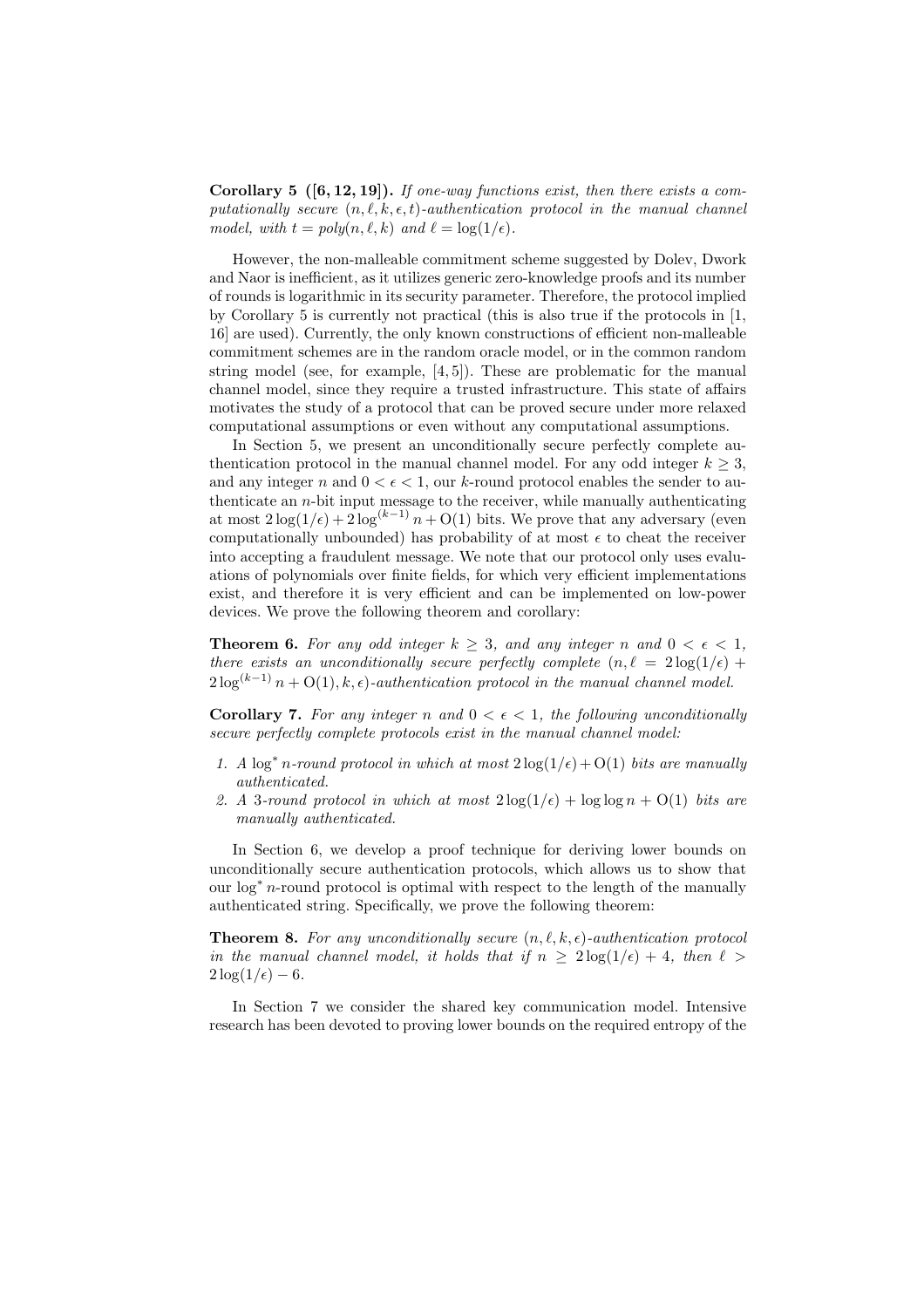shared key in unconditionally secure protocols. It was proved in several papers (see, for example, [13]), that in any perfectly complete non-interactive protocol, the required entropy of the shared key is at least  $2 \log(1/\epsilon)$ . In addition, for such protocols, Gemmell and Naor [9] proved a lower bound of  $\log n + \log(1/\epsilon)$  –  $\log \log(n/\epsilon) - 2$ . Thus, there does not exist a perfectly complete non-interactive protocol that achieves the  $2 \log(1/\epsilon)$  bound. However, Gemmell and Naor also presented an *interactive* protocol that achieves the  $2 \log(1/\epsilon)$  bound. We remark that it was not previously known whether this bound is optimal for interactive protocols. By applying the proof technique described in Section 6, we settle this long-standing open question, proving the optimality of the protocol suggested by Gemmell and Naor.

**Theorem 9.** For any unconditionally secure  $(n, \ell, k, \epsilon)$ -authentication protocol in the shared key model, it holds that  $H(S) \geq 2 \log(1/\epsilon) - 2$ , where S is the  $\ell$ -bit shared key.

Theorems 8 and 9 indicate that the two corresponding communication models are not equivalent: While in the manual channel model a lower bound can hold only when  $n > \log(1/\epsilon)$ , in the shared key model the lower bound holds even when authenticating only one bit. Nevertheless, the technique we develop applies to both models.

The idea underlying the lower bound proofs for the communication models under consideration can be briefly summarized as follows. First, we represent the entropies of the manually authenticated string and of the shared key by splitting them in a way that captures their reduction during the execution of the protocol. This representation allows us to prove that both the sender and the receiver must each independently reduce the entropies by at least  $log(1/\epsilon)$ bits. This is proved by considering two possible natural attacks on the given protocol. In these attacks we use the fact that the adversary is computationally unbounded in that she can sample distributions induced by the protocol. This usage of the adversary's capabilities, can alternatively be seen as randomly inverting functions given the image of a random input.

In Section 8, we take advantage of this point of view and prove that one-way functions are essential for the existence of protocols breaking the above lower bounds in the computational setting. Specifically, we show that if distributionally one-way functions do not exist, then a polynomial-time adversary can run the above mentioned attacks with almost the same success probability. The following theorem is proved (the reader is referred to the full version for a similar statement in the shared key model):

**Theorem 10.** In the manual channel model, if there exists a computationally secure  $(n, \ell, k, \epsilon, t)$ -authentication protocol, such that  $n \geq 2 \log(1/\epsilon) + 4$ ,  $\ell$  $2\log(1/\epsilon) - 8$  and  $t = \Omega(poly(n, k, 1/\epsilon))$ , then one-way functions exist.

A similar flavor of statement has recently been proved by Naor and Rothblum [14] in the context of memory checking, showing that one-way functions are essential for efficient on-line memory checking. Both results are based on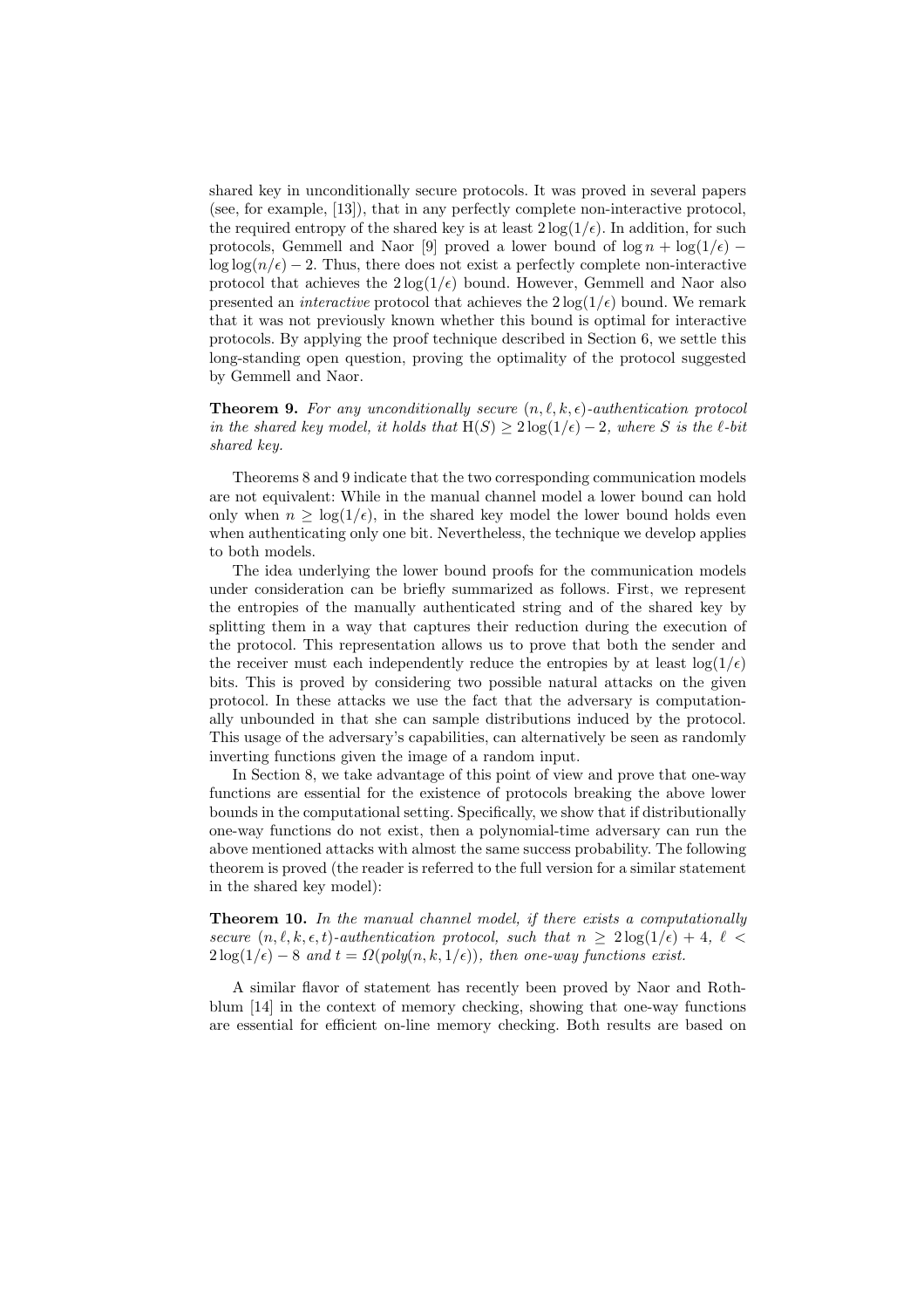combinatorial constructions (in our case these are the two attacks carried by an unbounded adversary), which are shown to be polynomial-time computable if one-way functions do not exist. However, we note that whereas Naor and Rothblum obtained asymptotic results (there is a multiplicative constant between the upper bound and the lower bound), we detect a sharp threshold.

# 5 The Message Authentication Protocol

In this section we prove Theorem 6 and Corollary 7 by constructing an authentication protocol,  $P_k$ . The protocol is based on the hashing technique suggested by Gemmell and Naor [9], in which the two parties reduce in each round the problem of authenticating the original message to that of authenticating a shorter message. In the first round the input message is sent, and then in each round the two parties cooperatively choose a hash function that defines a small, random "fingerprint" of the input message that the receiver should have received. If the adversary has changed the input message, then with high probability the fingerprint for the message received by the receiver will not match the fingerprint for the message that was sent by the sender. In a preliminary version of [9], this hashing technique was susceptible to synchronization attacks, as noted by Gehrmann [7]. However, in the full version of their paper, this was corrected by making both parties choose the random hash function used for fingerprinting the message.

We improve the hashing technique suggested by Gemmell and Naor as follows. First, we apply a different hash function, which enables us to manually authenticate a shorter string. A direct adaptation of the original hash function to the manual channel model would require the sender to manually authenticate at least  $3\log(1/\epsilon)$  bits, while our construction manages to reduce this amount to only  $2\log(1/\epsilon) + O(1)$  bits. In addition, our protocol is asymmetric in the following sense: The roles of the sender and the receiver in cooperatively choosing the hash function are switched in every round. This enables us to deal with the fact that the adversary can read and delay any manually authenticated string.

**Preliminaries.** Denote by  $GF[Q]$  the Galois field with  $Q$  elements. For a message  $m = m_1 ... m_k \in \text{GF}[Q]^k$  and  $x \in \text{GF}[Q]$  let  $C_x(m) = \sum_{i=1}^k m_i x^i$ . In other words, m is parsed as a polynomial of degree k over  $GF[Q]$  (without a constant term), and evaluated at the point x. Then, for any two different messages  $m, \hat{m} \in$  $GF[Q]^k$  and for any  $c, \hat{c} \in GF[Q]$  the polynomials  $C_x(m) + c$  and  $C_x(\hat{m}) + \hat{c}$  are different as well, and therefore  $\Pr_{x \in_R \text{GF}[Q]} [C_x(m) + c = C_x(\widehat{m}) + \widehat{c}] \leq \frac{k}{Q}$ . We will use  $C(\cdot)$  as a hash function to reduce the length of the message.

The construction. In protocol  $P_k$  we apply a sequence of hash functions  $C^1, \ldots, C^{k-1}$  in order to obtain a shorter and shorter message. Specifically, given the length, n, of the input message and the upper bound,  $\epsilon$ , on the adversary's forgery probability, each  $C^j$  parses  $n_j$ -bit strings to polynomials over  $GF[Q_j]$ , where  $n_1 = n$ ,  $\frac{2^{k-j}n_j}{\epsilon} \leq Q_j < \frac{2^{k-j+1}n_j}{\epsilon}$ , and  $n_{j+1} = \lceil 2\log Q_j \rceil$ . The protocol is described in Figure 2. Since the adversary can replace any authentication tag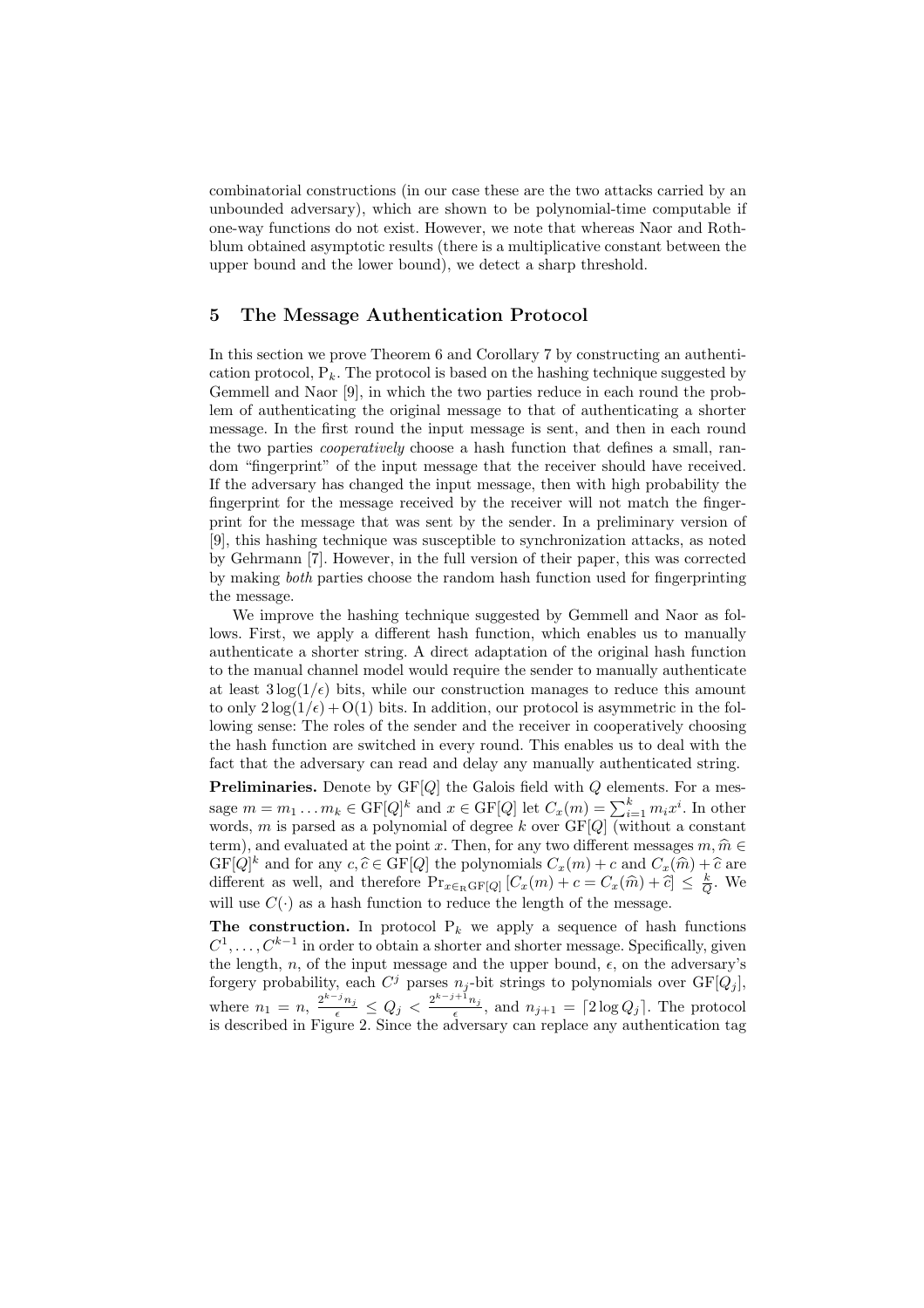sent by any one of the parties over the insecure channel, then for such a tag  $x$ we denote by  $\hat{x}$  the tag that was actually received by the other party. Note that addition and multiplication are defined by the GF[ $Q_i$ ] structures, and that  $\langle u, v \rangle$ denotes the concatenation of the strings  $u$  and  $v$ .

### Protocol  $P_k$ :

1. S sends  $m_S^1 = m$  to R. 2. R receives  $m_{\mathcal{R}}^1$ . 3. For  $j = 1$  to  $k - 1$ : (a) If  $j$  is odd, then i. S chooses  $i_{\mathcal{S}}^{j} \in_{\mathbb{R}} \mathrm{GF}[Q_{j}]$  and sends it to  $\mathcal{R}$ . ii. R receives  $\hat{i}_{\mathcal{S}}^j$ , chooses  $i_{\mathcal{R}}^j \in_R \mathrm{GF}[Q_j]$ , and sends it to  $\mathcal{S}$ . iii. S receives  $\hat{i}^j_{\mathcal{R}}$ , and computes  $m_S^{j+1} = \langle \hat{i}^j_{\mathcal{R}}, C^j_{\hat{i}^j_{\mathcal{R}}}(m_S^j) + i^j_{\mathcal{S}} \rangle$ . iv. R computes  $m_{\mathcal{R}}^{j+1} = \langle i_{\mathcal{R}}^j, C_{i_{\mathcal{R}}}^j (m_{\mathcal{R}}^j) + \hat{i}_{\mathcal{S}}^j \rangle$ . (b) If  $j$  is even, then i. R chooses  $i_{\mathcal{R}}^j \in_R \mathrm{GF}[Q_j]$  and sends it to S. ii. S receives  $\hat{i}^j_{\mathcal{R}}$ , chooses  $i^j_{\mathcal{S}} \in_R \mathrm{GF}[Q_j]$ , and sends it to  $\mathcal{R}$ . iii. R receives  $\hat{i}^j_S$ , and computes  $m^{j+1}_{\mathcal{R}} = \langle \hat{i}^j_S, C^j_{\hat{i}^j_S}(m^j_{\mathcal{R}}) + i^j_{\mathcal{R}} \rangle$ . iv. S computes  $m_S^{j+1} = \langle i_S^j, C_{i_S^j}^j(m_S^j) + \hat{i}_R^j \rangle$ . 4. S manually authenticates  $m_S^k$  to R. 5. R accepts if and only if  $m_S^k = m_{\mathcal{R}}^k$ .

Fig. 2. The k-round authentication protocol.

Note that the two parties can combine some of their messages, and therefore the protocol requires only  $k$  rounds of communication. An alternative way to describe the protocol is in a recursive fashion. The k-round protocol consists of S sending the message  $m_1 = m$ , as well as S and R exchanging  $i_S^1$ , and  $i_R^1$ . Then the two parties use protocol  $P_{k-1}$  to authenticate the message  $m_2$ , which is a computed hash value of  $m_1$  using  $i_S^1$ , and  $i_R^1$ . Clearly, this protocol is perfectly complete.

Lemma 11. Any computationally unbounded adversary has probability of at most  $\epsilon$  to cheat the receiver into accepting a fraudulent message in protocol  $P_k$ .

Proof. Given an execution of the protocol in which an adversary cheats the receiver into accepting a fraudulent message, it holds that  $m_S^1 \neq m_R^1$  and  $m_S^k =$  $m_{\mathcal{R}}^k$ . Therefore, there exists an integer  $1 \leq j \leq k-1$  such that  $m_{\mathcal{S}}^j \neq m_{\mathcal{R}}^j$  and  $m_{\mathcal{S}}^{j+1} = m_{\mathcal{R}}^{j+1}$ . Denote this event by  $D_j$ . In what follows, we bound the probability of this event, showing  $Pr[D_j] \leq \frac{\epsilon}{2^{k-j}}$ . Therefore, the adversary's cheating probability is at most  $\sum_{j=1}^{k-1} Pr[D_j] \leq \sum_{j=1}^{k-1} \frac{\epsilon}{2^{k-j}} < \epsilon$ .

For any variable y in the protocol and for a given execution, let  $T(y)$  be the time at which the variable y is fixed, i.e.,  $T(i^j_{\mathcal{R}})$  denotes the time in which R sent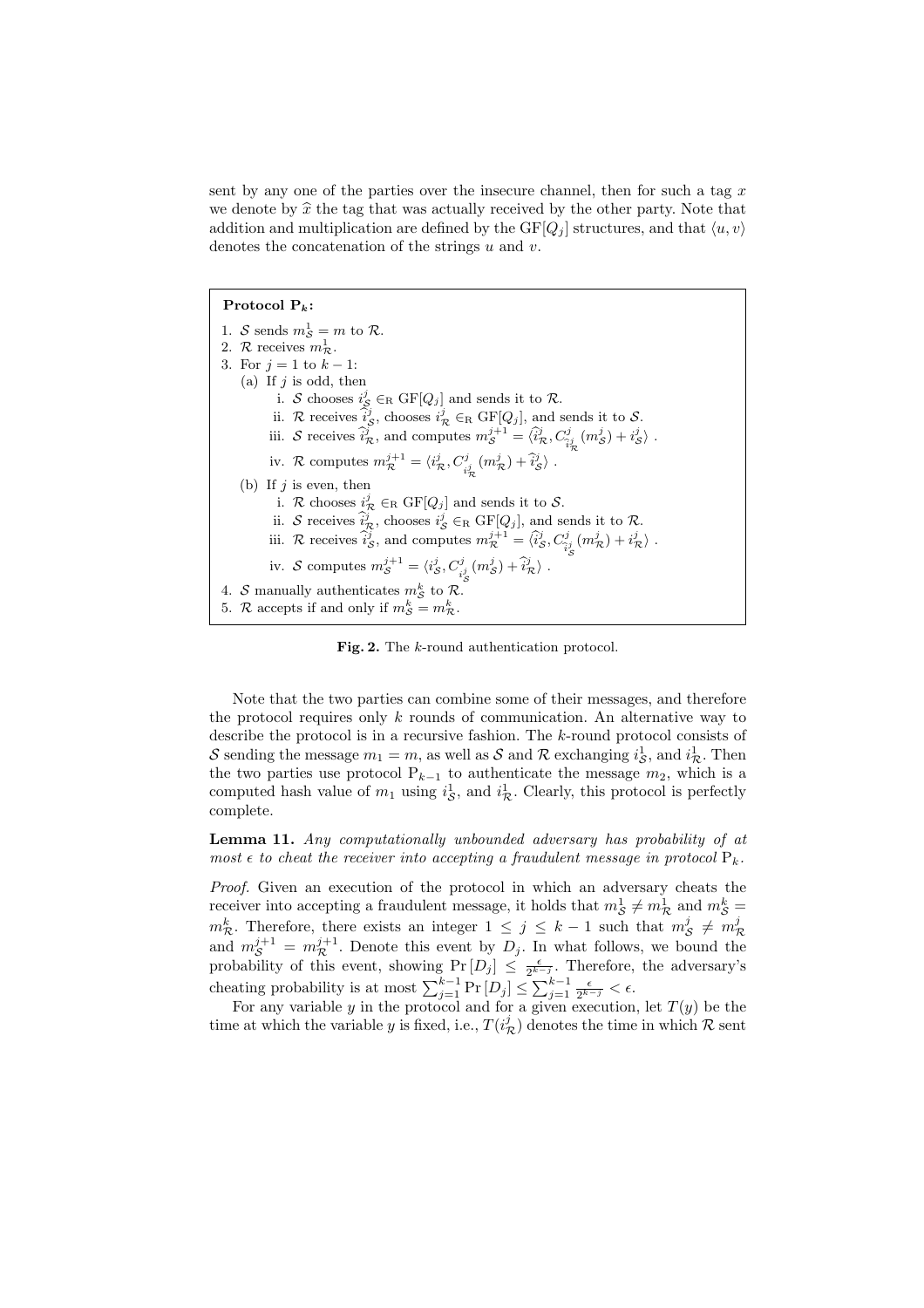the tag  $i_{\mathcal{R}}^j$ , and  $T(\hat{i}_{\mathcal{R}}^j)$  denotes the time in which S received from the adversary the tag  $\hat{i}_{\mathcal{R}}^j$  corresponding to  $i_{\mathcal{R}}^j$ .

We assume here that  $j$  is odd, and refer the reader to the full version for the analysis in the case that  $j$  is even. There are three possible cases to consider:

1.  $T(\hat{i}_{\mathcal{R}}^j) < T(i_{\mathcal{R}}^j)$ . In this case, the receiver chooses  $i_{\mathcal{R}}^j \in_R \text{GF}[Q_j]$  only after the adversary chooses  $\hat{i}^j_{\mathcal{R}}$ . Therefore,

$$
\Pr\left[D_j\right] \leq \Pr_{i^j_{\mathcal{R}} \in_R \text{GF}[Q_j]} \left[i^j_{\mathcal{R}} = \hat{i}^j_{\mathcal{R}}\right] = \frac{1}{Q_j} \leq \frac{\epsilon}{2^{k-j}}.
$$

2.  $T(\hat{i}_{\mathcal{R}}^j) \geq T(i_{\mathcal{R}}^j)$  and  $T(\hat{i}_{\mathcal{S}}^j) \geq T(i_{\mathcal{S}}^j)$ . In this case, the adversary chooses  $\hat{i}^j_{\mathcal{R}}$  not before the receiver chooses  $i^j_{\mathcal{R}}$ . If the adversary chooses  $\hat{i}^j_{\mathcal{R}} \neq i^j_{\mathcal{R}}$ , then  $m_S^{j+1} \neq m_R^{j+1}$ , i.e.,  $Pr[D_j] = 0$ . Now suppose that the adversary chooses  $\hat{i}^j_{\mathcal{R}} = i^j_{\mathcal{R}}$ . Since j is odd, the receiver chooses  $i^j_{\mathcal{R}}$  only after he receives  $\hat{i}^j_{\mathcal{S}}$ , therefore  $T(i_{\mathcal{R}}^j) > T(\hat{i}_{\mathcal{S}}^j) \geq T(i_{\mathcal{S}}^j) > T(m_{\mathcal{S}}^j)$ , and also  $T(i_{\mathcal{R}}^j) > T(m_{\mathcal{R}}^j)$ . This means that  $i_R^j$  is chosen when  $m_R^j$ ,  $\hat{i}_S^j$ ,  $m_S^j$  and  $i_S^j$  are fixed. Since  $m_S^j \neq m_R^j$ and by the fact that for any choice of  $i_S^j$  and  $\hat{i}_S^j$  the polynomials  $C_i^j$  $\hat{u}^j_{\vec{\mathcal{R}}}(\vec{m}_{\mathcal{R}}^j)$ + $\widehat{i}_{\mathcal{S}}^j$ and  $C_j^j$  $i_{\mathcal{R}}^{j}$   $(m_{\mathcal{S}}^{j}) + i_{\mathcal{S}}^{j}$  are different as functions of  $i_{\mathcal{R}}^{j}$ , it follows that

$$
\begin{aligned} \Pr\left[D_j\right] &\leq \Pr_{i^j_\mathcal{R}\in_{\mathrm{R}}\mathrm{GF}[Q_j]}\left[C^j_{i^j_\mathcal{R}}(m^j_{\mathcal{S}})+i^j_{\mathcal{S}}=C^j_{i^j_\mathcal{R}}(m^j_\mathcal{R})+\hat{i}^j_{\mathcal{S}}\right] \\ &\leq \frac{1}{Q_j}\left\lceil \frac{n_j}{\log Q_j}\right\rceil \leq \frac{\epsilon}{2^{k-j}} \enspace. \end{aligned}
$$

3.  $T(\hat{i}_{\mathcal{R}}^j) \geq T(i_{\mathcal{R}}^j)$  and  $T(\hat{i}_{\mathcal{S}}^j) < T(i_{\mathcal{S}}^j)$ . As in the previous case, we can assume that the adversary chooses  $\hat{i}^j_{\mathcal{R}} = i^j_{\mathcal{R}}$ . It always holds that  $T(i^j_{\mathcal{S}})$  $T(m_S^j)$  and  $T(i_R^j) > T(m_R^j)$ . Since j is odd, the receiver sends  $i_R^j$  only after he receives  $\hat{i}^j_{\mathcal{S}}$ , and therefore we can assume  $T(\hat{i}^j_{\mathcal{S}}) < T(i^j_{\mathcal{R}}) < T(i^j_{\mathcal{S}})$ . This implies that the sender chooses  $i_S^j \in_R \text{GF}[Q_j]$  when  $m_S^j$ ,  $\hat{i}_S^j$ ,  $m_R^j$  and  $i_R^j$  are fixed. Hence,

$$
\Pr\left[D_j\right] \leq \Pr_{i_{\mathcal{S}}^j \in_R \text{GF}[Q_j]} \left[ i_{\mathcal{S}}^j = C_{i_{\mathcal{R}}^j}^j \left(m_{\mathcal{R}}^j\right) + \hat{i}_{\mathcal{S}}^j - C_{i_{\mathcal{R}}^j}^j \left(m_{\mathcal{S}}^j\right) \right] = \frac{1}{Q_j} \leq \frac{\epsilon}{2^{k-j}}.
$$

The following claims conclude this section by showing that our choice of parameters guarantees that in protocol  $P_k$  the sender manually authenticates at most  $2\log(1/\epsilon) + 2\log^{(k-1)} n + O(1)$  bits. We first show that the length  $n_{i+1}$ of the fingerprint computed in round j is roughly logarithmic in the length  $n<sub>i</sub>$ of the fingerprint computed in round  $j - 1$ , and then we use this fact to upper bound the length  $n_k$  of the manually authenticated fingerprint. The reader is referred to the full version of the paper for more details.

**Claim 12.** If for every  $1 \leq j \leq k-2$  it holds that  $n_j > \frac{2^{k-j}}{6}$  $\frac{m}{\epsilon}$ , then  $n_{k-1} \leq$  $\max\{4\log^{(k-2)} n_1 + 4\log 5 + 3, 27\}.$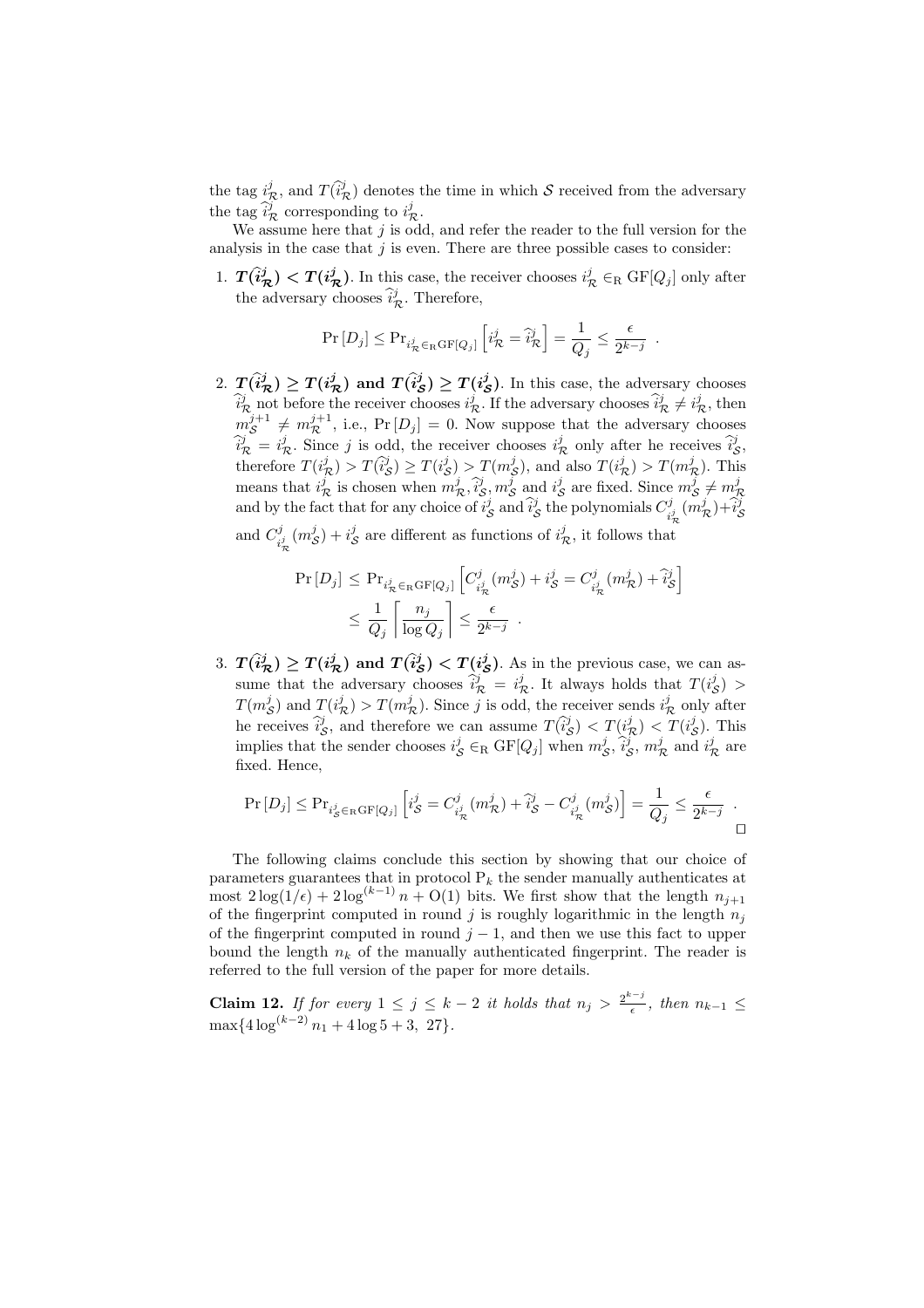**Claim 13.** The sender manually authenticates at most  $2 \log(1/\epsilon) + 2 \log^{(k-1)} n +$  $O(1)$  bits in protocol  $P_k$ .

### 6 Lower Bound in the Manual Channel Model

In this section we prove a lower bound on the length of the manually authenticated string. We present here the proof for the simplified case of a perfectly complete 3-round protocol where  $n \geq 3 \log(1/\epsilon)$ . The general proof is based on the same analysis, and is described in the full version of the paper. Moreover, note that by adding two more rounds, we can also assume for simplicity that in the last round the sender does not send an authentication tag  $x_i$  over the insecure channel (i.e., in the last round the sender *only* manually authenticates some string s). We prove the following theorem:

**Theorem 14.** For any perfectly complete  $(n, \ell, 3, \epsilon)$ -authentication protocol in the manual channel model, where no authentication tag is sent in the last round, if  $n \geq 3 \log(1/\epsilon)$ , then  $\ell \geq 2 \log(1/\epsilon) - 2$ .

As mentioned in Section 3, when the input message  $m$  is chosen uniformly at random, the honest execution of the protocol defines a probability distribution on the message  $m$ , the authentication tag  $x_1$  (sent by the sender in the first round together with m), the authentication tag  $x_2$  (sent by the receiver in the second round), and the manually authenticated string s (sent by the sender in the third round). We denote by  $M, X_1, X_2$  and S the corresponding random variables.

The main idea of this proof is representing the entropy of the manually authenticated string  $S$  by splitting it as follows:

$$
H(S) = (H(S) - H(S|M, X_1)) + (H(S|M, X_1) - H(S|M, X_1, X_2))
$$
  
+ 
$$
H(S|M, X_1, X_2)
$$
  
= 
$$
I(S; M, X_1) + I(S; X_2|M, X_1) + H(S|M, X_1, X_2)
$$
.

This representation captures the reduction of  $H(S)$  during the execution of the protocol, and allows us to prove that both the sender and the receiver must each independently reduce this entropy by at least  $log(1/\epsilon) - 1$  bits. We prove this by considering two possible man-in-the-middle attacks on the given protocol. In these attacks we use the fact that the adversary is computationally unbounded in that she can sample distributions induced by the protocol. For example, in the first attack, the adversary samples the distribution of  $X_2$  given  $M$ ,  $X_1$  and S. While the distribution of  $X_2$  given only M and  $X_1$  can be sampled by merely following the protocol, this is not the case when sampling the distribution of  $X_2$ given  $M$ ,  $X_1$  and  $S$ .

**Lemma 15.** If  $n \geq 2 \log \frac{1}{\epsilon}$ , then  $I(S; M, X_1) + H(S|M, X_1, X_2) > \log \frac{1}{\epsilon} - 1$ .

Proof. Consider the following attack: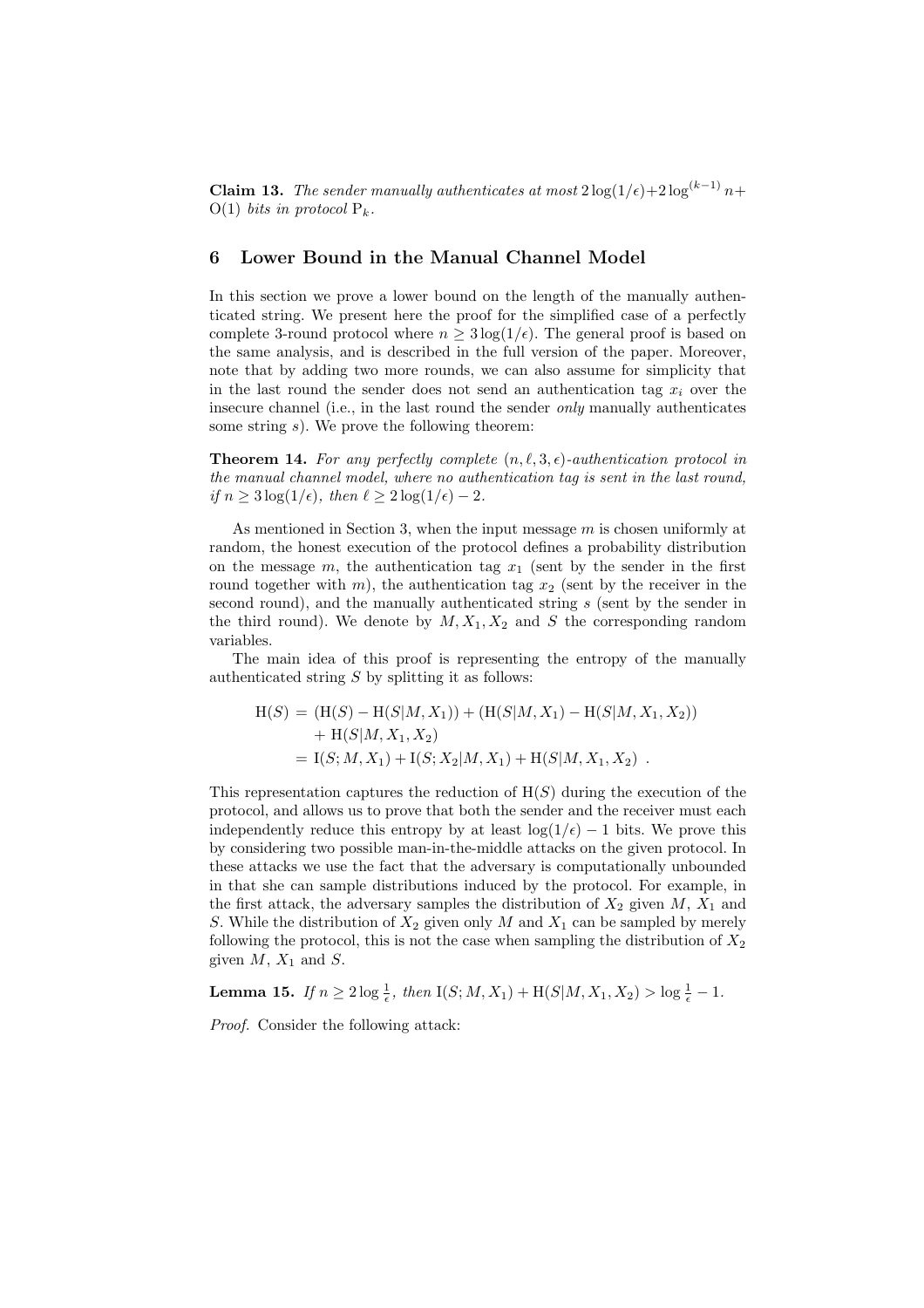- 1. The adversary A chooses  $\hat{m} \in_R \{0, 1\}^n$  and runs an honest execution with the receiver. Denote by  $s$  the manually authenticated string fixed by this execution. Now,  $A$ 's goal is to cause the sender to manually authenticate this string.
- 2. A chooses  $m \in_R \{0,1\}^n$  as the sender's input, and receives  $x_1$  from the sender.
- 3. If  $Pr[m, x_1, s] = 0$  in an honest execution, then A quits (in this case A has zero probability in convincing the sender to manually authenticate s). Otherwise, A samples  $\hat{x}_2$  from the distribution of  $X_2$  given  $(m, x_1, s)$ , and sends it to the sender. The sender manually authenticates some string.
- 4. If the sender did not authenticate s, A quits. Otherwise, A forwards s to the receiver.

By the unforgeability requirement of the protocol we obtain:

$$
\epsilon \geq \Pr[\mathcal{R}
$$
 accepts and  $m \neq \hat{m} \geq \Pr[\mathcal{R}$  accepts] - 2<sup>-n</sup>

.

Therefore, the assumption  $n \geq 2 \log \frac{1}{\epsilon}$  implies that Pr [R accepts]  $\lt 2\epsilon$ . Now we analyze the probability that the receiver accepts. Notice that:

- m and  $x_1$  are chosen independently of s.
- $\hat{x}_2$  is chosen conditioned on  $m, x_1$  and s.
- The manually authenticated string sent by the sender is chosen conditioned on  $m, x_1$  and  $x_2$ .

Therefore<sup>5</sup>,

$$
\Pr[\mathcal{R}\text{ accepts}] = \sum_{\substack{m,x_1,\hat{x}_2,s:\\ \Pr[m,x_1,\hat{x}_2,s)>0}} \Pr[s] \Pr[m,x_1] \Pr[\widehat{x}_2|m,x_1,s] \Pr[s|m,x_1,\hat{x}_2] \\
= \sum_{\substack{m,x_1,\hat{x}_2,s:\\ \Pr[m,x_1,\hat{x}_2,s)>0}} \Pr[m,x_1,s] \frac{\Pr[s]}{\Pr[s|m,x_1]} \Pr[\widehat{x}_2|m,x_1,s] \Pr[s|m,x_1,\hat{x}_2] \quad (6.1)
$$
\n
$$
= \sum_{\substack{m,x_1,\hat{x}_2,s:\\ \Pr[m,x_1,\hat{x}_2,s)>0}} \Pr[m,x_1,\widehat{x}_2,s] \sum^{\{\log \frac{\Pr[s|m,x_1]}{\Pr[s]}} + \log \frac{\Pr[s|m,x_1,\hat{x}_2]}{\Pr[s|m,x_1,\hat{x}_2]}\},
$$

where Equation  $(6.1)$  follows from Bayes' rule. By Jensen's inequality,

$$
\Pr[\mathcal{R}\text{ accepts}] \geq 2^{-\sum_{\substack{m,x_1,\hat{x}_2,s:\\Pr[m,x_1,\hat{x}_2,s]>0}} \Pr[m,x_1,\hat{x}_2,s] \left\{ \log \frac{\Pr[s|m,x_1]}{\Pr[s]} + \log \frac{1}{\Pr[s|m,x_1,\hat{x}_2]}\right\}}{2^{-\left\{ I(S;M,X_1) + \text{H}(S|M,X_1,X_2) \right\}}},
$$

and therefore  $I(S; M, X_1) + H(S|M, X_1, X_2) > log \frac{1}{\epsilon} - 1.$ 

Lemma 16. If  $n \geq 3 \log \frac{1}{\epsilon}$  and  $\ell < 2 \log(1/\epsilon) - 2$ , then  $I(S; X_2|M, X_1) > \log \frac{1}{\epsilon} -$ 1.

<sup>&</sup>lt;sup>5</sup> For any random variable Z we write Pr [z] instead of Pr [Z = z].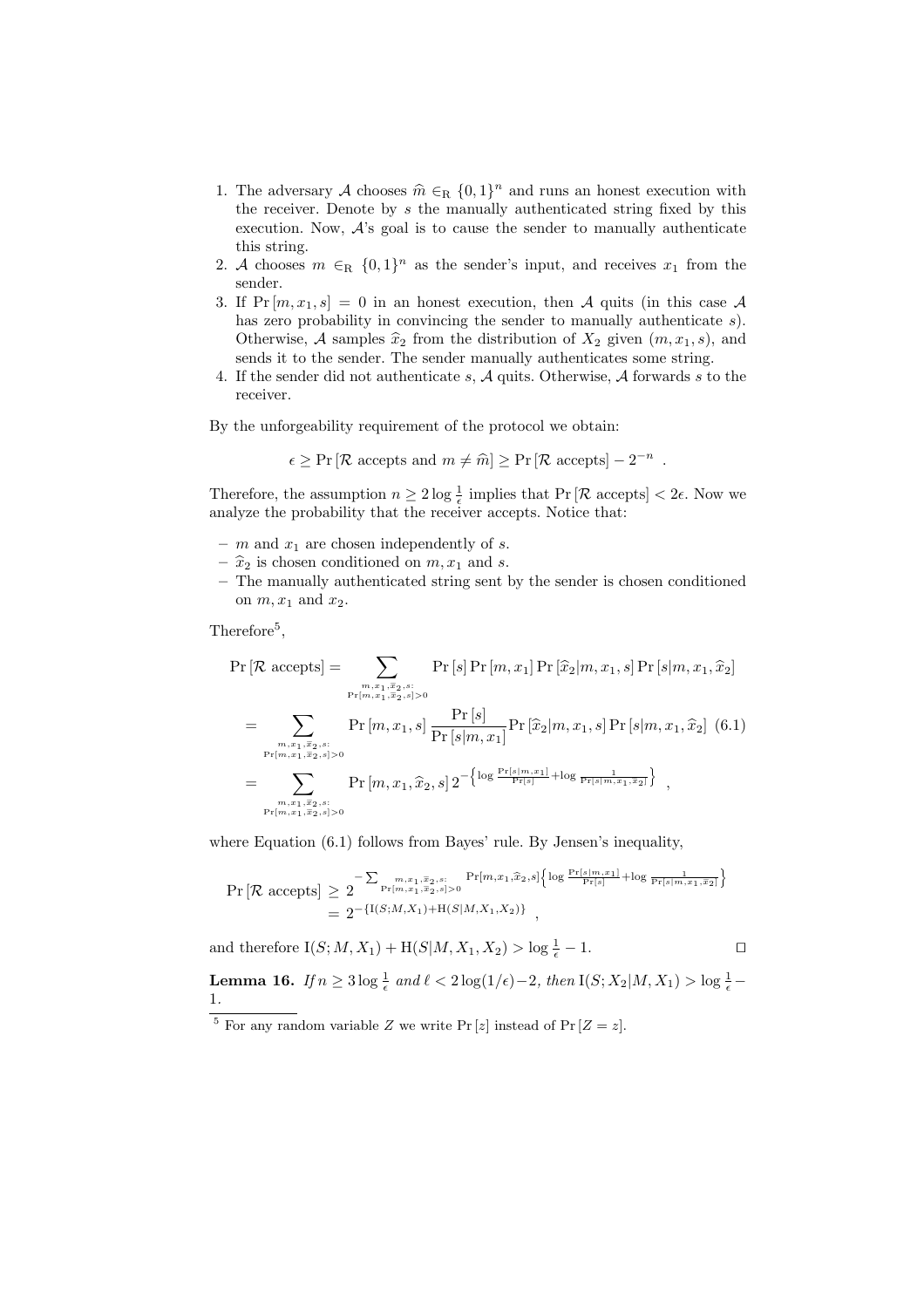Proof. Consider the following attack:

- 1. A chooses  $m \in_R \{0,1\}^n$ , as the sender's input, and runs an honest execution with the sender. At the end of this execution, the sender manually authenticates a string s. A reads s, and delays it. Now,  $A$ 's goal is to cause the receiver to accept this string together with a different input message  $\hat{m}$ .
- 2. A samples  $(\hat{m}, \hat{x}_1)$  from the joint distribution of  $(M, X_1)$  given s, and sends them to the receiver, who answers  $x_2$ .
- 3. If  $Pr[\hat{m}, \hat{x}_1, x_2, s] = 0$ , then A quits. Otherwise, A forwards s to the receiver.

As in Lemma 15,  $\epsilon > \Pr[\mathcal{R} \text{ accepts}] - \Pr[\hat{m} = m]$ . However, in this attack, unlike the previous attack, the messages m and  $\hat{m}$  are not chosen uniformly at random and independently. First  $m$  is chosen uniformly at random, then  $s$  is picked from the distribution of S given m, and then  $\hat{m}$  is chosen from the distribution of M given s. Therefore,

$$
\Pr[\widehat{m} = m] = \sum_{s} \Pr[s] \sum_{m} (\Pr[m|s])^{2} \leq \sum_{s} \Pr[s] \max_{m} \Pr[m|s] \sum_{m} \Pr[m|s] = \sum_{s} \Pr[s] \max_{m} \Pr[m|s] = \sum_{s} \max_{m} \Pr[m,s] \leq \sum_{s} \max_{m} \Pr[m]
$$

Since the distribution of messages is uniform, and the authenticated string takes at most  $2^{\ell}$  values, we obtain  $Pr[\hat{m} = m] \leq 2^{-n+\ell}$ . From the assumptions that  $\ell < 2 \log(1/\epsilon) - 2$  and  $n \geq 3 \log(1/\epsilon)$  we get that Pr  $|\hat{m} = m| < \epsilon$ , and therefore  $Pr[\mathcal{R} \text{ accepts}] < 2\epsilon$ . Now we analyze the probability that the receiver accepts. Notice that,

- $\hat{m}$  and  $\hat{x}_1$  are chosen conditioned on s.
- $x_2$  is chosen conditioned only on  $\hat{m}$  and  $\hat{x}_1$ .

Therefore,

$$
\Pr[\mathcal{R}\text{ accepts}] = \sum_{\widehat{m}, \widehat{x}_1, s} \Pr[\widehat{m}, \widehat{x}_1, s] \sum_{\substack{x_2:\text{Riem}(P; \widehat{x}_1, x_2, s) > 0}} \Pr[x_2 | \widehat{m}, \widehat{x}_1] \n= \sum_{\substack{\widehat{m}, \widehat{x}_1, x_2, s: \\ \Pr[\widehat{m}, \widehat{x}_1, x_2, s) > 0}} \Pr[\widehat{m}, \widehat{x}_1, x_2, s] \frac{\Pr[x_2 | \widehat{m}, \widehat{x}_1]}{\Pr[x_2 | \widehat{m}, \widehat{x}_1, s]} \n= \sum_{\substack{\widehat{m}, \widehat{x}_1, x_2, s: \\ \Pr[\widehat{m}, \widehat{x}_1, x_2, s) > 0}} \Pr[\widehat{m}, \widehat{x}_1, x_2, s] 2^{-\log \frac{\Pr[x_2 | \widehat{m}, \widehat{x}_1, s]}{\Pr[x_2 | \widehat{m}, \widehat{x}_1]}} ,
$$
\n(6.2)

where Equation (6.2) follows from Bayes' rule. By Jensen's inequality,

$$
\Pr\left[\mathcal{R}\text{ accepts}\right] \ge 2^{-\sum_{\substack{\widehat{m}, \widehat{x}_1, x_2, s:\\P_{\mathrm{r}}[\widehat{m}, \widehat{x}_1, x_2, s]>0}} \Pr[\widehat{m}, \widehat{x}_1, x_2, s] \log \frac{\Pr[x_2|\widehat{m}, \widehat{x}_1, s]}{\Pr[x_2|\widehat{m}, \widehat{x}_1]} = 2^{-\mathrm{I}(S; X_2|M, X_1)},
$$
\nand therefore 
$$
\mathrm{I}(S; X_2|M, X_1) > \log \frac{1}{\epsilon} - 1.
$$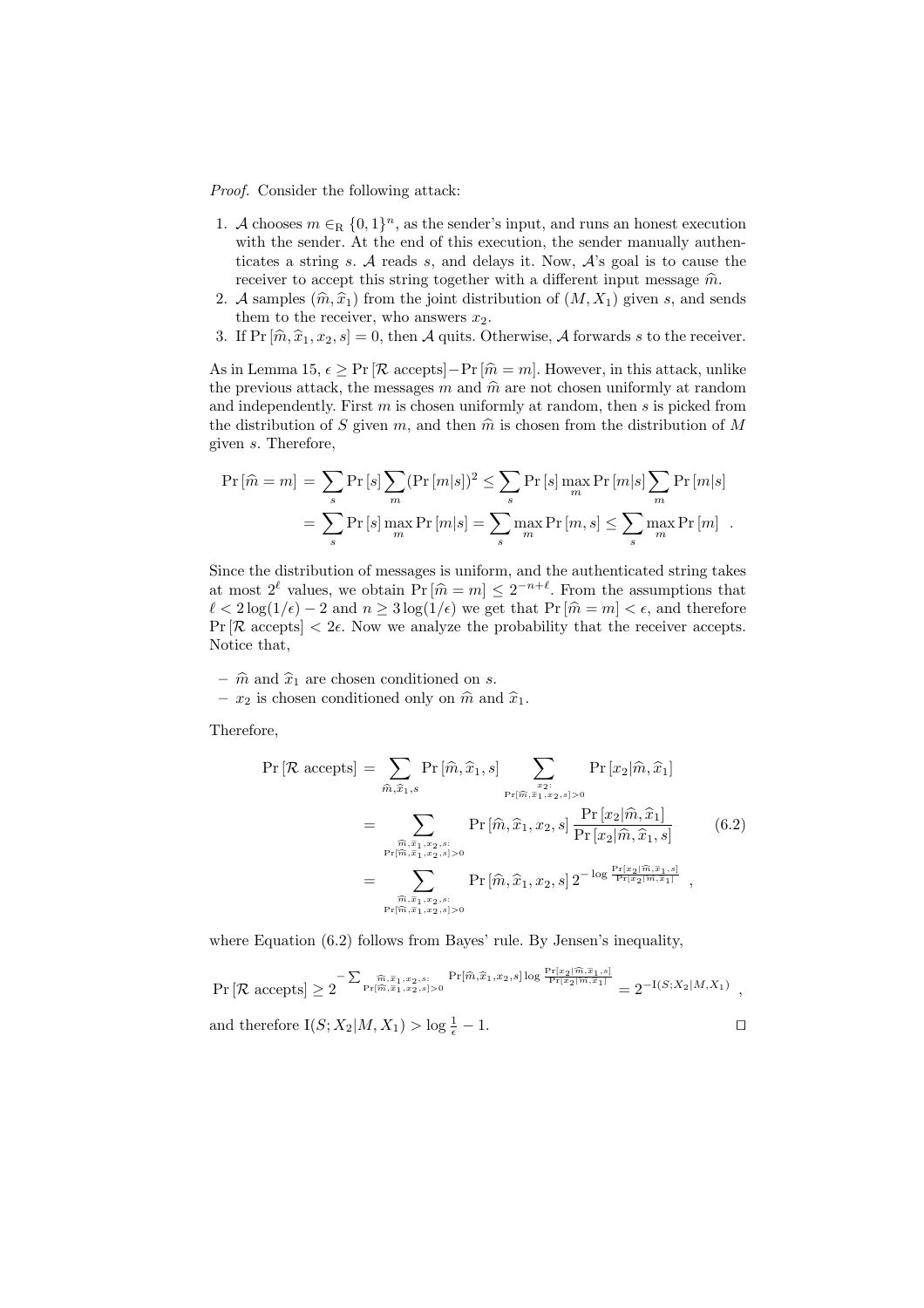Now, Theorem 14 can be derived as follows. Suppose for contradiction that there exists a perfectly complete  $(n, \ell, 3, \epsilon)$ -authentication protocol, where no authentication tag is sent in the last round, and  $n \geq 3 \log(1/\epsilon)$  but  $\ell < 2 \log(1/\epsilon)$ − 2. By using the fact that  $\ell \geq H(S)$ , we can easily derive a contradiction: The above mentioned representation of  $H(S)$  and Lemmata 15 and 16 imply that  $H(S) > 2 \log(1/\epsilon) - 2$ . Therefore  $\ell > 2 \log(1/\epsilon) - 2$  in any such protocol. This concludes the proof of Theorem 14.

## 7 Lower Bound in the Shared Key Model

In this section we prove a lower bound on the entropy of the shared key. This lower bound settles an open question posed by Gemmell and Naor [9], and shows that the authentication protocol proposed by Gemmell and Naor is essentially optimal with respect to the entropy of the shared key.

We present here the result for the simplified case of a perfectly complete 3 round protocol. The general proof is based on the same analysis, and is described in the full version. We prove the following theorem:

**Theorem 17.** For any perfectly complete  $(n, \ell, 3, \epsilon)$ -authentication protocol in the shared key model, it holds that  $H(S) \geq 2 \log(1/\epsilon)$ , where S is the  $\ell$ -bit shared key.

As mentioned in Section 3, when the shared key s is chosen from its specified distribution, and the input message  $m$  is chosen uniformly at random, the honest execution of the protocol defines a probability distribution on the shared key s, the message m, the authentication tag  $x_1$  (sent by the sender in the first round together with  $m$ ), the authentication tag  $x_2$  (sent by the receiver in the second round), and the authentication tag  $x_3$  (sent by the sender in the third round). We denote by  $S, M, X_1, X_2$  and  $X_3$  the corresponding random variables.

We apply again the proof technique described in Section 6, and represent the entropy of the shared key  $S$  by splitting it as follows (we refer the reader to the full version for more details):

$$
H(S) = I(S; M, X_1) + I(S; X_2|M, X_1) + I(S; X_3|M, X_1, X_2) + H(S|M, X_1, X_2, X_3) .
$$

Lemma 18.  $I(S; M, X_1) + I(S; X_3|M, X_1, X_2) \ge \log \frac{1}{\epsilon}$ .

**Lemma 19.** I(S;  $X_2|M, X_1) + H(S|M, X_1, X_2, X_3) \ge \log \frac{1}{\epsilon}$ .

# 8 Breaking the Lower Bounds Implies One-Way Functions

In this section we prove Theorem 10, namely, we show that in the computational setting one-way functions are essential for the existence of protocols breaking the lower bound stated in Theorem 8. As in Section 6 we prove here the result only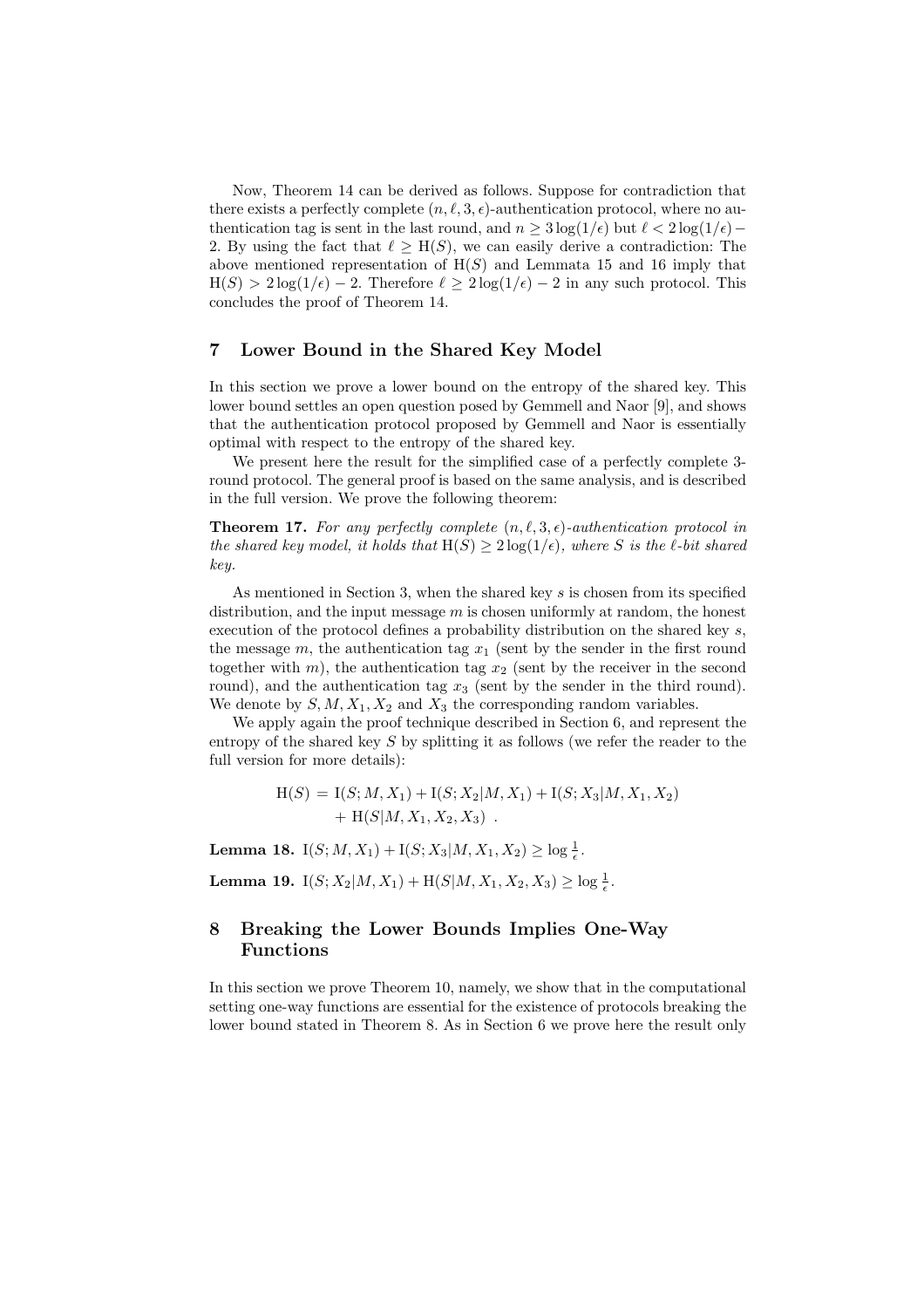for 3-round protocols, where in the last round no authentication tag  $x_i$  is sent over the insecure channel. Moreover, for simplicity we also assume that  $n \geq 1/\epsilon$ , and refer the reader to the full version for the proof of the general statement.

**Theorem 20.** In the manual channel model, if there exists a computationally secure perfectly complete  $(n, \ell, k, \epsilon, t)$ -authentication protocol where no authentication tag is sent in the last round, such that  $n \geq 1/\epsilon$ ,  $\ell < 2 \log(1/\epsilon) - 4$  and  $t = \Omega(\text{poly}(n, k))$ , then one-way functions exist.

Proof. We show that if one-way functions do not exist, then the attacks described in Section 6 can be carried out by a polynomial-time adversary with almost the same success probability. We first focus on the attack described in Lemma 15.

Let f be a function defined as follows: f takes as input three strings  $r_S$ ,  $r_R$ and m, and outputs  $(m, x_1, x_2, s)$  – the transcript of the protocol, where  $r_s$ ,  $r_R$ and  $m$  are the random coins of the sender, the random coins of the receiver, and the input message, respectively. Let  $f'$  denote the function that is obtained from f by eliminating its third output, i.e.,  $f'(r_S, r_R, m) = (m, x_1, s)$ . If one-way functions do not exist, then also distributionally one-way functions do not exist. Therefore, for any constant  $c > 0$  there exists a probabilistic polynomial-time Turing machine M that on input  $(m, x_1, s)$  produces a distribution that is  $n^{-c}$ . statistically close to the uniform distribution on all the pre-images of  $(m, x_1, s)$ under  $f'$ . The polynomial-time adversary will use this  $M$  in the attack.

Let A denote the unbounded adversary that carried the attack described in Lemma 15, and let  $A^{PPT}$  denote a polynomial-time adversary that carries the following attack (our goal is that the receiver will not be able to distinguish between  $\mathcal A$  and  $\mathcal A^{\mathrm{PPT}}$ :

- 1.  $\mathcal{A}^{\text{PPT}}$  chooses  $\hat{m} \in_R \{0, 1\}^n$  and runs an honest execution with the receiver. Denote by s the manually authenticated string fixed by this execution.
- 2.  $\mathcal{A}^{\text{PPT}}$  chooses  $m \in_R \{0,1\}^n$  as the sender's input, and receives  $x_1$  from the sender.
- 3.  $\mathcal{A}^{\text{PPT}}$  executes M on input  $(m, x_1, s)$ , and then applies f to M's answer to compute  $\hat{x}_2$  and send it to the sender. The sender manually authenticates some string  $s^*$ .
- 4.  $\mathcal{A}^{\text{PPT}}$  forwards  $s^*$  to the receiver (who must accept  $\hat{m}$  if  $s^* = s$  by the perfect completeness).

Let Prob<sup>R</sup> and Prob<sup>PPT,R</sup> denote the probabilities that the receiver R accepts  $\hat{m}$  when interacting with A and when interacting with  $\mathcal{A}^{PPT}$ , respectively. Then, from the point of view of the receiver, the only difference in the these two executions is in the distribution of  $s^*$ . Therefore,  $|\text{Prob}^{\mathcal{R}} - \text{Prob}^{\text{PPT}, \mathcal{R}}|$  is at most twice the statistical distance between  $s^*$  in the interaction with A and  $s^*$  in the interaction with  $A^{PPT}$ . By the above mentioned property of M, this statistical difference is at most  $n^{-c}$ . Therefore, for sufficiently large t, we obtain as in Lemma 15

$$
2\epsilon > \text{Prob}^{\text{PPT},\mathcal{R}} \ge \text{Prob}^{\mathcal{R}} - 2n^{-c} \ge 2^{-\{I(S;M,X_1) + \text{H}(S|M,X_1,X_2)\}} - 2n^{-c}.
$$